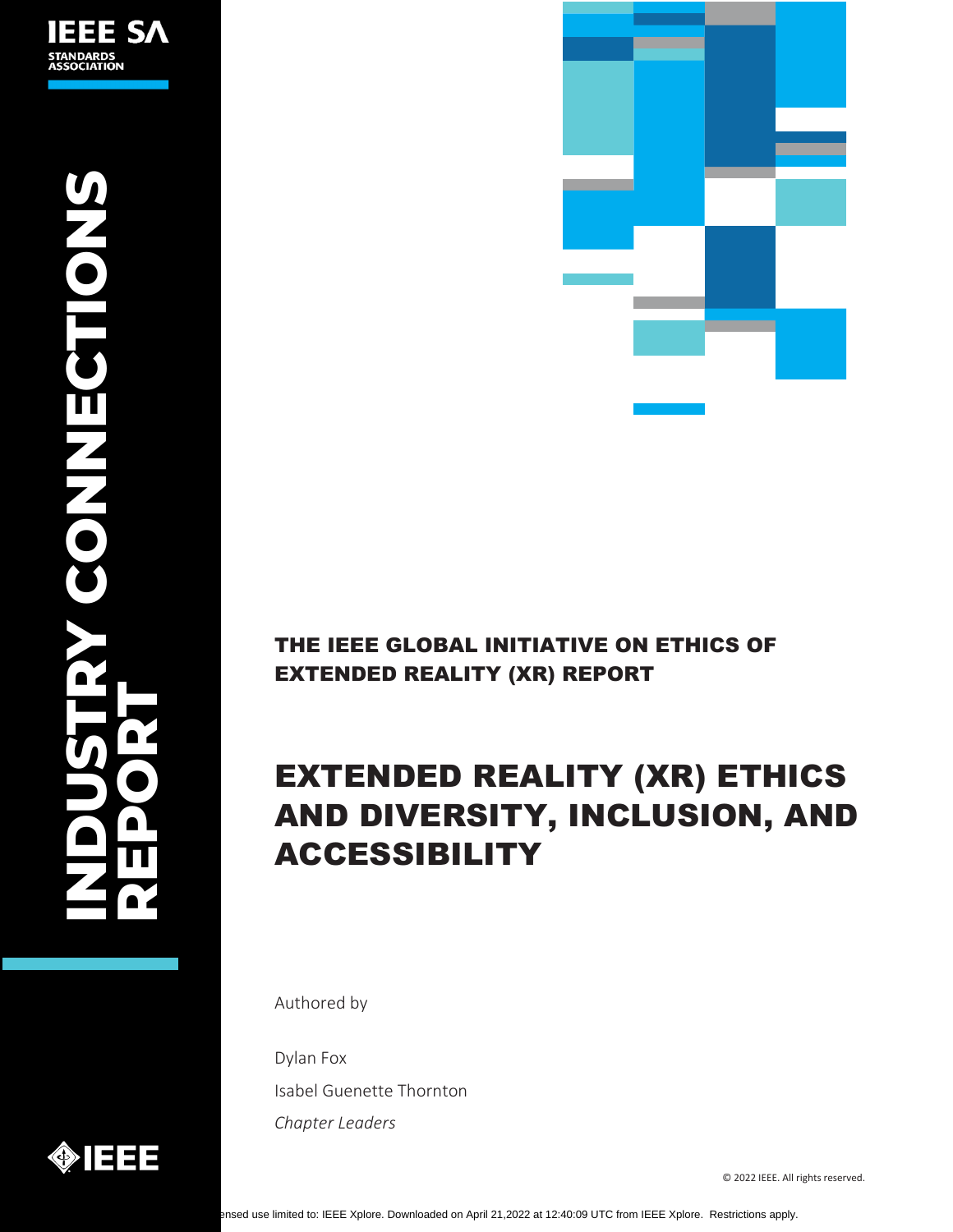### TRADEMARKS AND DISCLAIMERS

IEEE believes the information in this publication is accurate as of its publication date; such information is subject to change without notice. IEEE is not responsible for any inadvertent errors.

The ideas and proposals in this specification are the respective author's views and do not represent the views of the affiliated organization.

## ACKNOWLEDGMENTS

Special thanks are given to all participants at the IEEE Global Initiative on Ethics Extended Reality events for the valuable discussions and comments.

*All rights reserved. 4 March 2022. Printed in the United States of America.*

*PDF: STDVA25273 978‐1‐5044‐8488‐6*

*Find IEEE standards and standards‐related product listings at: [http://standards.ieee.org.](http://standards.ieee.org/)*

The Institute of Electrical and Electronics Engineers, Inc. 3 Park Avenue, New York, NY 10016-5997, USA

*Copyright © 2022 by The Institute of Electrical and Electronics Engineers, Inc.* 

IEEE is a registered trademark in the U.S. Patent & Trademark Office, owned by The Institute of Electrical and Electronics Engineers, *Incorporated. All other trademarks are the property of the respective trademark owners.*

*IEEE prohibits discrimination, harassment, and bullying. For more information, visit [http://www.ieee.org/web/aboutus/whatis/policies/p9](http://www.ieee.org/web/aboutus/whatis/policies/p9-26.html)‐ [26.html.](http://www.ieee.org/web/aboutus/whatis/policies/p9-26.html)*

No part of this publication may be reproduced in any form, in an electronic retrieval system, or otherwise, without the prior written *permission of the publisher.*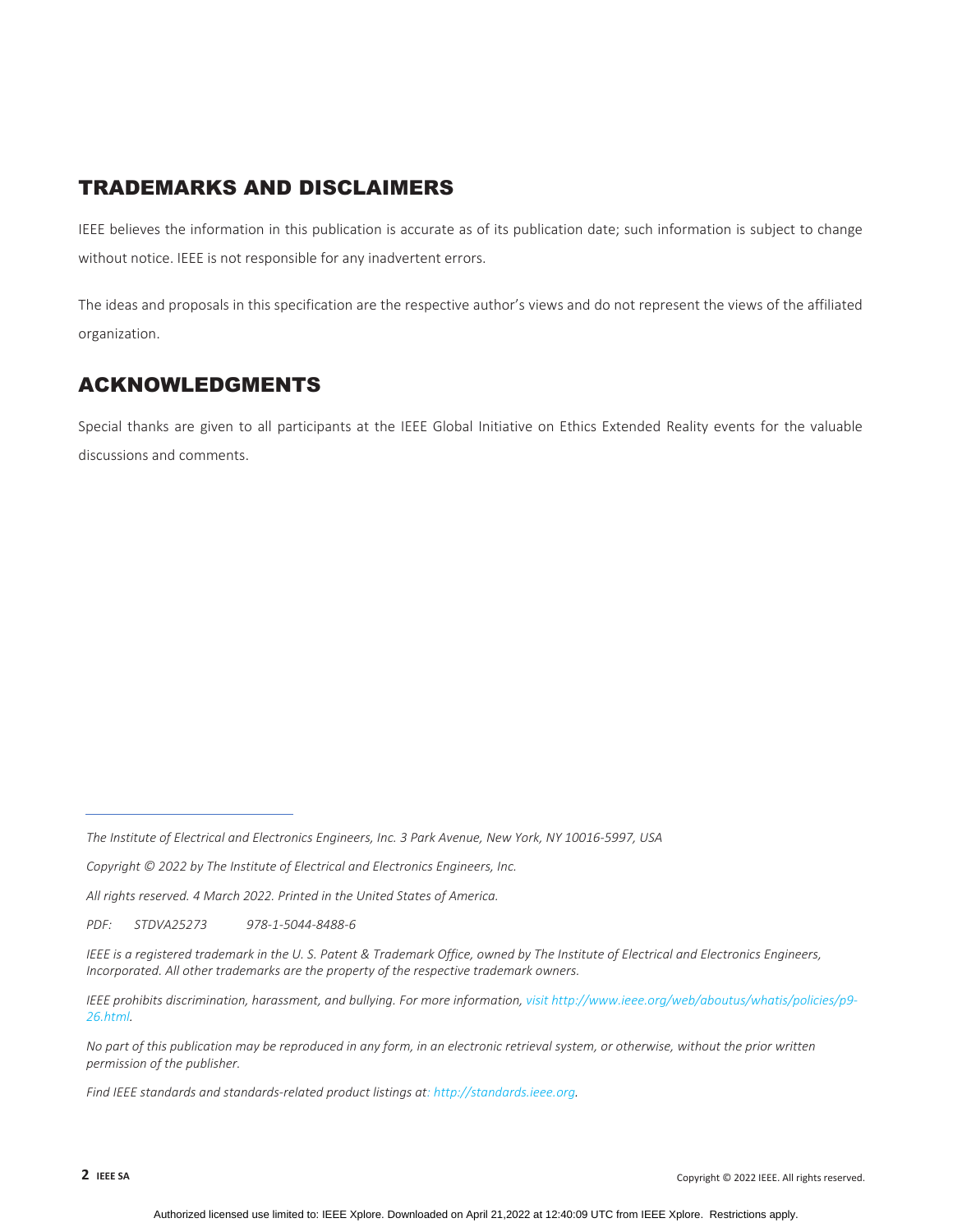### **NOTICE AND DISCLAIMER OF LIABILITY CONCERNING THE USE OF IEEE SA INDUSTRY CONNECTIONS DOCUMENTS**

This IEEE Standards Association ("IEEE SA") Industry Connections publication ("Work") is not a consensus standard document. Specifically, this document is NOT AN IEEE STANDARD. Information contained in this Work has been created by, or obtained from, sources believed to be reliable, and reviewed by members of the IEEE SA Industry Connections activity that produced this Work. IEEE and the IEEE SA Industry Connections activity members expressly disclaim all warranties (express, implied, and statutory) related to this Work, including, but not limited to, the warranties of: merchantability; fitness for a particular purpose; non-infringement; quality, accuracy, effectiveness, currency, or completeness of the Work or content within the Work. In addition, IEEE and the IEEE SA Industry Connections activity members disclaim any and all conditions relating to: results; and workmanlike effort. This IEEE SA Industry Connections document is supplied "AS IS" and "WITH ALL FAULTS."

Although the IEEE SA Industry Connections activity members who have created this Work believe that the information and guidance given in this Work serve as an enhancement to users, all persons must rely upon their own skill and judgment when making use of it. IN NO EVENT SHALL IEEE OR IEEE SA INDUSTRY CONNECTIONS ACTIVITY MEMBERS BE LIABLE FOR ANY ERRORS OR OMISSIONS OR DIRECT, INDIRECT, INCIDENTAL, SPECIAL, EXEMPLARY, OR CONSEQUENTIAL DAMAGES (INCLUDING, BUT NOT LIMITED TO: PROCUREMENT OF SUBSTITUTE GOODS OR SERVICES; LOSS OF USE, DATA, OR PROFITS; OR BUSINESS INTERRUPTION) HOWEVER CAUSED AND ON ANY THEORY OF LIABILITY, WHETHER IN CONTRACT, STRICT LIABILITY, OR TORT (INCLUDING NEGLIGENCE OR OTHERWISE) ARISING IN ANY WAY OUT OF THE USE OF THIS WORK, EVEN IF ADVISED OF THE POSSIBILITY OF SUCH DAMAGE AND REGARDLESS OF WHETHER SUCH DAMAGE WAS FORESEEABLE.

Further, information contained in this Work may be protected by intellectual property rights held by third parties or organizations, and the use of this information may require the user to negotiate with any such rights holders in order to legally acquire the rights to do so, and such rights holders may refuse to grant such rights. Attention is also called to the possibility that implementation of any or all of this Work may require use of subject matter covered by patent rights. By publication of this Work, no position is taken by the IEEE with respect to the existence or validity of any patent rights in connection therewith. The IEEE is not responsible for identifying patent rights for which a license may be required, or for conducting inquiries into the legal validity or scope of patents claims. Users areexpressly advised that determination of the validity of any patent rights, and the risk of infringement of such rights, is entirely their own responsibility. No commitment to grant licenses under patent rights on a reasonable or non-discriminatory basis has been sought or received from any rights holder. The policies and procedures under which this document was created can be viewed a[t https://standards.ieee.org/about/bog/iccom/.](https://standards.ieee.org/about/bog/iccom/)

This Work is published with the understanding that IEEE and the IEEE SA Industry Connections activity members are supplying information through this Work, not attempting to render engineering or other professional services. If such services are required, the assistance of an appropriate professional should be sought. IEEE is not responsible for the statements and opinions advanced in this Work.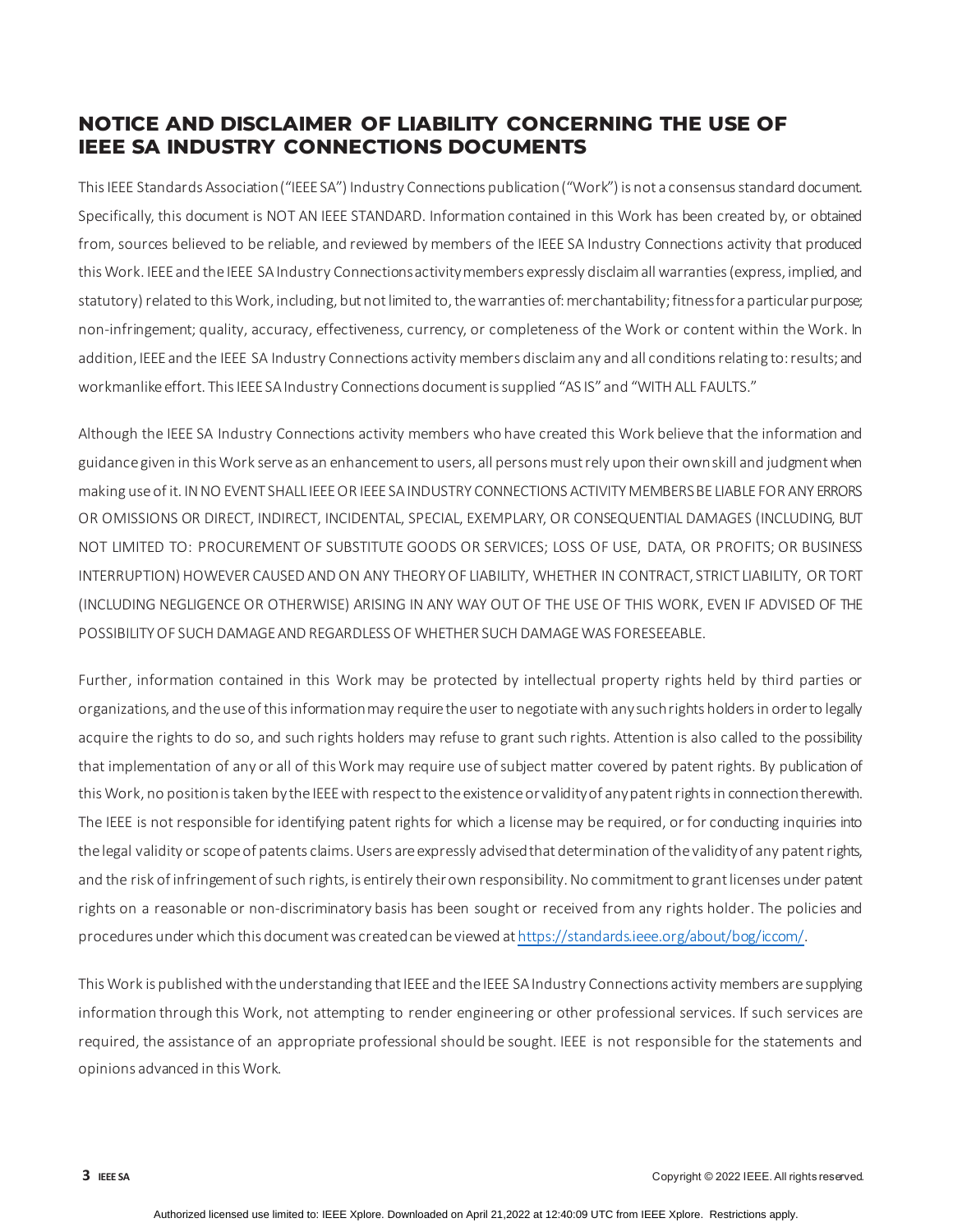| 1.2. DISCRIMINATION IN TECHNOLOGY USER EXPERIENCES AND EFFECTS  6                  |  |
|------------------------------------------------------------------------------------|--|
|                                                                                    |  |
|                                                                                    |  |
|                                                                                    |  |
|                                                                                    |  |
|                                                                                    |  |
|                                                                                    |  |
| 2.1.1. REVIEW AND CLARIFY ACCESSIBILITY, ANTI-DISCRIMINATION, AND PRIVACY LAWS FOR |  |
|                                                                                    |  |
| 2.1.2. INVEST IN RESEARCH AND DEVELOP MENT OF AN INCLUSIVE AR/VR ECOSYSTEM  11     |  |
| 2.1.3. ESTABLISH STANDARDS FOR EQUITY AND INCLUSION IN AR/VR EXPERIENCES 13        |  |
|                                                                                    |  |
|                                                                                    |  |
|                                                                                    |  |
|                                                                                    |  |
|                                                                                    |  |
|                                                                                    |  |
|                                                                                    |  |
|                                                                                    |  |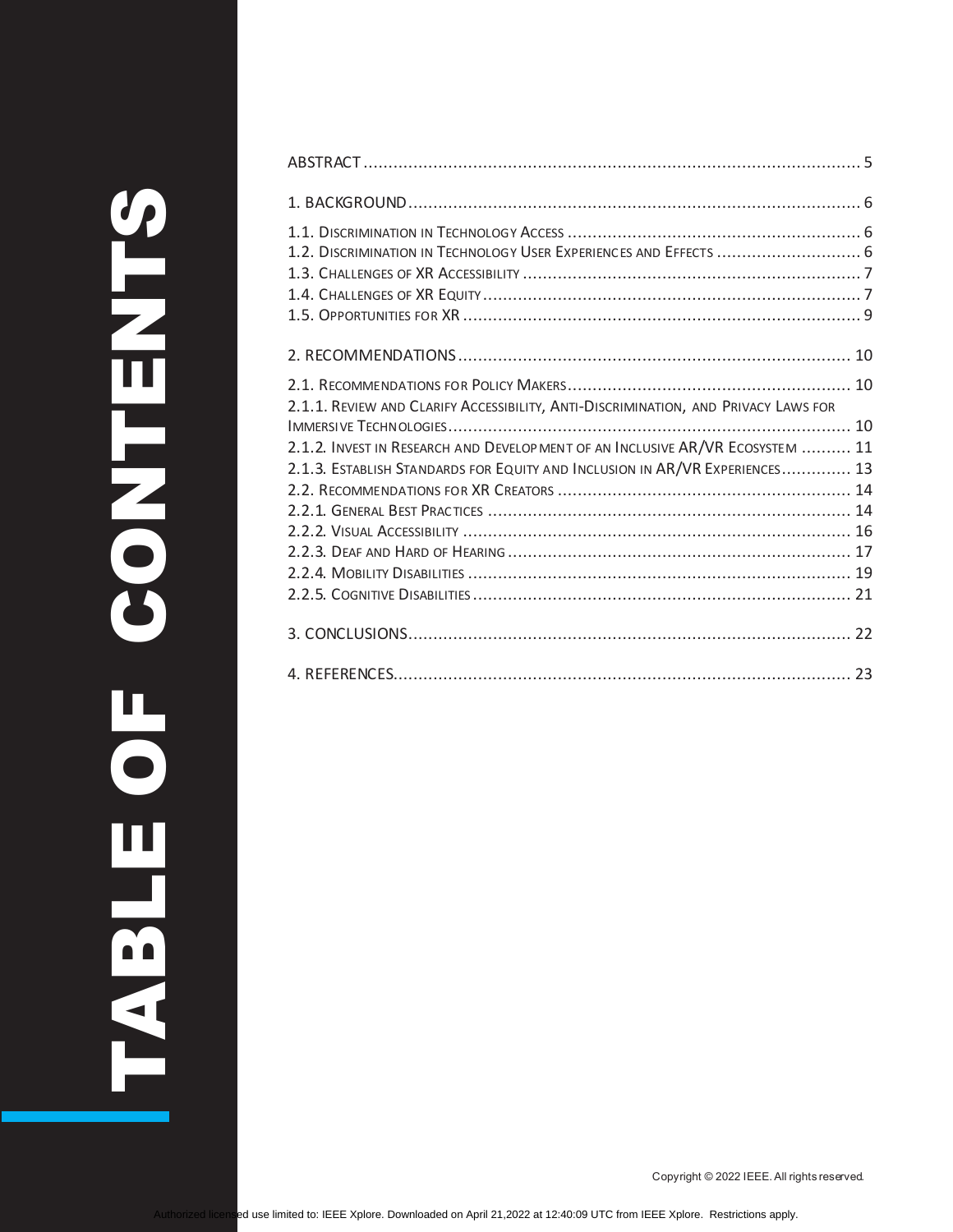## THE IEEE GLOBAL INITIATIVE ON ETHICS OF EXTENDED REALITY (XR) REPORT

# EXTENDED REALITY (XR) ETHICS AND DIVERSITY, INCLUSION, ACCESSIBILITY

#### <span id="page-4-0"></span>ABSTRACT

This report is the result of work within the IEEE Global Initiative on Ethics of Extended Reality (XR), a multidiscipline group of industry practitioners, ethicists, academics, researchers, educators, and technology enthusiasts. It has been written to focus on a wide range of ethical issues related to XR within the medicine domain. This report builds on work outlined in the "Extended Reality" chapter of the IEEE's seminal ethics-focused publication *[Ethically Aligned Design](https://standards.ieee.org/content/dam/ieee-standards/standards/web/documents/other/ead_v2.pdf)*. XR is a term used to broadly refer to a suite of immersive technologies including virtual reality, augmented reality, and spatial computing. The scope of this report is the exploration of ethics-related issues to support the development, design, and deployment of XR applications in terms of diversity, inclusion and accessibility and the aim is to initiate expert-driven, multidiscipline analysis of the evolving XR Ethics requirements, with a vision to propose solutions, technologies, and standards in future updates. The set of recommendations within this report will hopefully contribute to industry conceptualization of socio-technological issues, highlight concreted recommendations, and lay the groundwork for future technical-standardization activities.

MONIQUE J. MORROW & MATHANA CHAIR & VICE CHAIR IEEE GLOBAL INITIATIVE FOR ETHICAL EXTENDED REALTY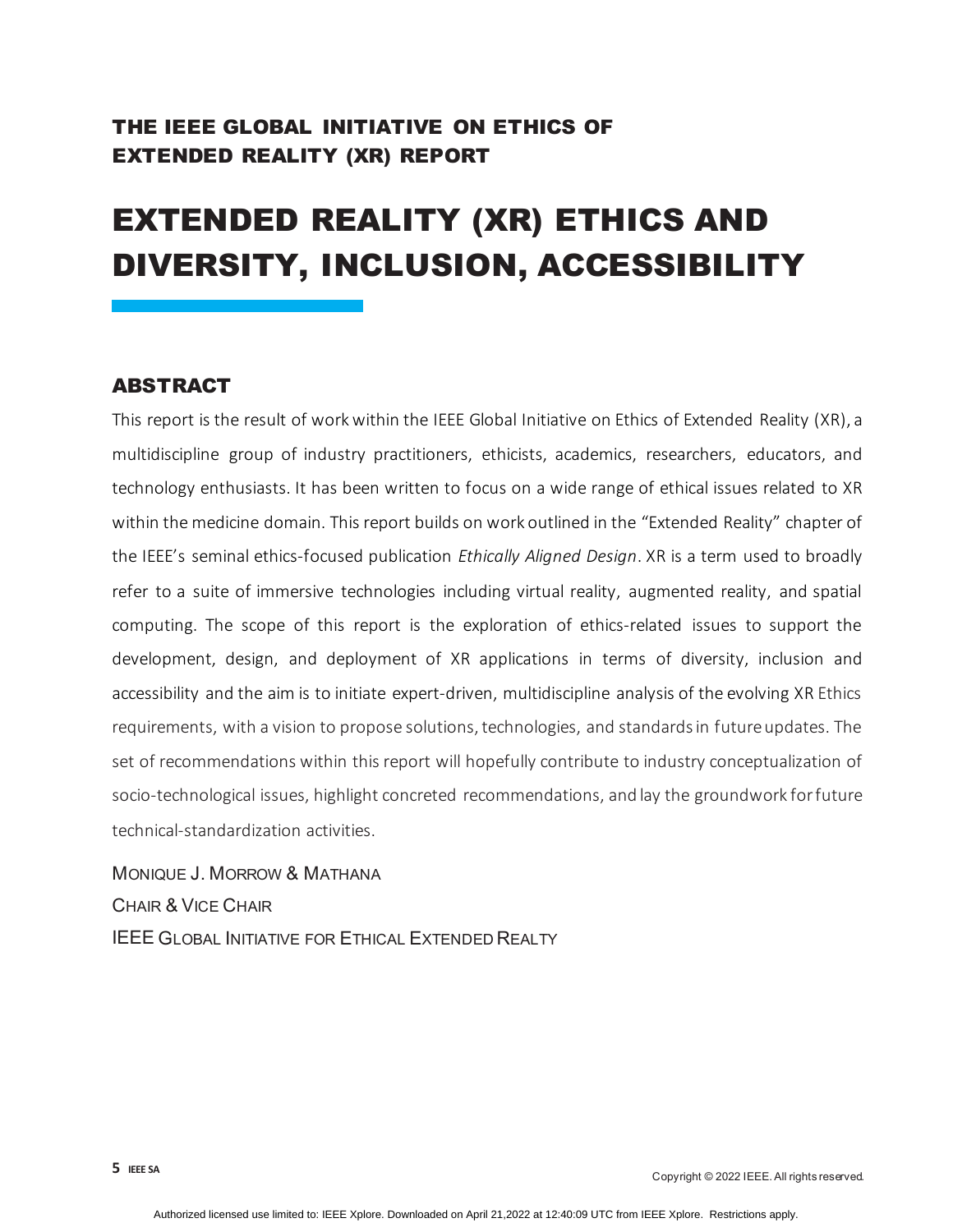# <span id="page-5-0"></span>1. BACKGROUND

XR allows for novel interactions and a never-before-seen level of immersion in a digital medium, but these bring with them new accessibility challenges. XR systems must be created accessibly and affordably, lest people with disabilities and other marginalized populations be left behind and face increased discrimination and inequity in access to technology.

Discrimination and a lack of equity are also problems for XR beyond the issue of access. XR systems must be created inclusively in order to avoid the tendency of new technologies to reflect existing social biases and power relations and reproduce or exacerbate inequalities [\[1\].](#page-22-1)<sup>[1](#page-5-3)</sup> Instead, inclusive XR must provide fair opportunities and equitable experiences for users.

# <span id="page-5-1"></span>1.1. DISCRIMINATION IN TECHNOLOGY ACCESS

People with disabilities have long faced discrimination in regard to their access to information technology. With much new technology being created by predominantly [able-bodied](https://techcrunch.com/2016/11/07/parallel-pr-universe/) [2] [white men](https://spectrum.ieee.org/why-isnt-the-tech-industry-doing-better-on-diversity-its-google-and-facebooks-fault) [3], it tends to reflect their needs and abilities. This is a problem for people who do not fit into those two categories. While accessibility features like captions and keyboard input are helpful for all users, they make all the difference for many people with disabilities who might not be able to access technology without these features. They run the risk of being excluded from the digital world. Inaccessibility is not the only cause of discrimination in technology access. Poverty, discrimination due to race or gender, and lack of access to electricity and internet infrastructure can also deepen the divide [\[4\].](#page-22-2)

# <span id="page-5-2"></span>1.2. DISCRIMINATION IN TECHNOLOGY USER EXPERIENCES AND EFFECTS

While equity in access to new technologies such as XR is a crucial concern, it is also necessary to examine whether the experience and effects of using these technologies are discriminatory, reproducing rather than ameliorating inequalities for marginalized populations. Tressie McMillan Cottom, a sociologist with an expertise in digital technology and racial capitalism, suggests that "digital divides may not go far enough to capture the various intersections of privilege, access, and power that operate online and offline simultaneously and which can also be mutually constitutive." [\[5\]](#page-22-3) McMillan Cottom finds that

<span id="page-5-3"></span><sup>&</sup>lt;sup>1</sup> Numbers in brackets refer to publications list in Sectio[n 4.](#page-22-0)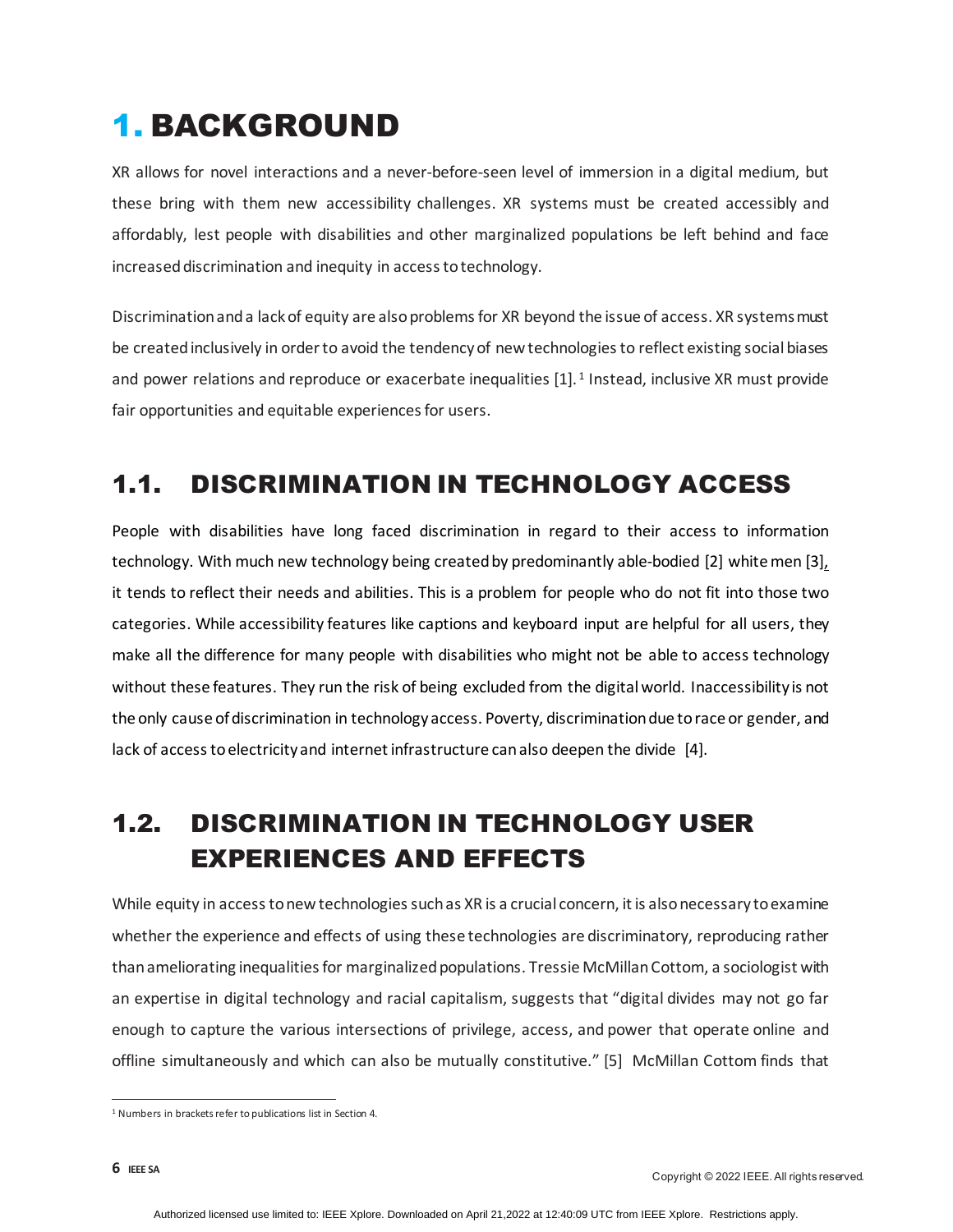internet technologies tend to have "amplified and reworked existing social relations" rather than providing new paths to equity [\[6\].](#page-22-4) This problem is discussed in this paper as a particularly relevant concern for XR. Of course, this discussion does not represent the entire scope of challenges for inclusion and diversity in XR—a scope that this body plans to increase and further develop in future work.

# <span id="page-6-0"></span>1.3. CHALLENGES OF XR ACCESSIBILITY

XR technologies are especially at risk for the exclusion of people with disabilities based on their immersive nature. For example, consider an adventure game with a sword-wielding hero. With a traditional 2D interface, a player might press a button to swing their sword; in an XR version, they might physically swing their controller, an act requiring much more physical dexterity. If the designers do not consider an accessible alternative, many disabled gamers would be excluded.

XR also requires rethinking existing accessibility features for immersive formats. Features like captions are well understood on rectangular 2D screens but present many new challenges in XR. For example, how should a user be cued to a speaker behind them? Should captions appear at a set distance and risk being occluded by other content, or render in front and risk disorienting the user? Groups such as the [W3C Immersive Captions Community Group](https://www.w3.org/community/immersive-captions/) [\[7\]](#page-22-5) an[d XR Access](https://xraccess.org/) [\[8\]](#page-22-6) are actively formulating best practices to answer these questions.

# <span id="page-6-1"></span>1.4. CHALLENGES OF XR EQUITY

There are many reasons why XR technologies are at particular risk for problems relating to equity, including: the immersive and often social nature of XR; its affordances for individualized experiences and as a platform for prosumption or for social engineering; and its dependence on the collection, algorithmic analysis, and rapid use of a wide range of personal data, including biological data. Many of these challenges also represent opportunities for the medium. The immersive nature of XR is such that XR worlds are often shaped in a totalizing way. XR worlds define the "field of the possibles" [\[9\]](#page-22-7) for an XR user and have the potential to reflect and manifest biases and inequalities, causing harm to users. While the capacity to develop individualized experiences may mitigate this, it may also introduce other challenges if individualized experiences are not thoughtfully built for a diversity of individuals, communities, and cultures; at the same time, differences in individualized experiences may also prove discriminatory.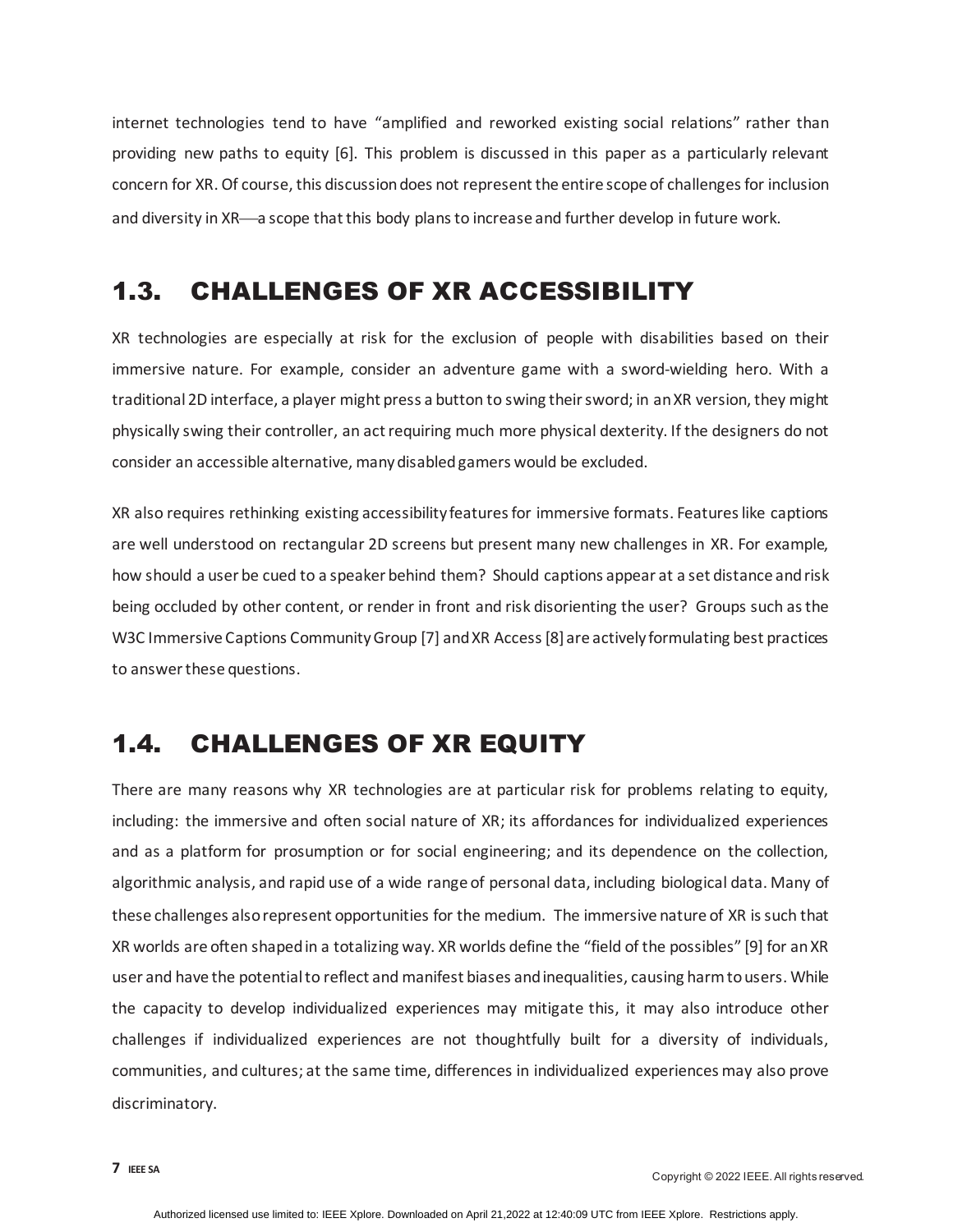Another challenge for equity in XR is predatory inclusion, "the logic, organization, and technique of including marginalized consumer-citizens into ostensibly democratizing mobility schemes on extractive terms." [\[6\].](#page-22-4) For example, XR applications include some form of "prosumption" practices in which "consumers collaborate with companies or with other consumers to produce things of value." [\[10\]](#page-22-8) For example, users may build virtual assets such as avatars, avatar accessories, and virtual objects and spaces, or may create virtual events and performance that bring value to an XR platform or product. There is a danger that this uncompensated labor is done by marginalized users, whose work is appropriated by other users and platforms themselves, such has been found on social media sites like TikTok and Twitte[r\[11\].](#page-22-9) XR applications that depend on prosumption practices are merely one example of how users may be included in ways that are extractive, and risk reproducing and exacerbating existing social inequalities.

The use of XR for social engineering, such as for human resources training at work or an immersive experience putting the user in the shoes of a disaster victim, may explicitly intend to reduce biases and discrimination and promote compassion. However, despite these intentions, social engineering or prosocial XR projects may instead center and empathically invest in XR makers' experiences, rather than the experience of marginalized subject[s\[12\].](#page-22-10) A paucity of research on the prosocial potential of XR and flawed assumptions of universality on the part of makers contribute to the challenge of developing XR for effective and equitable prosocial purposes.

Lastly, XR technologies' reliance on collecting, analyzing, and using personal data, introduces various challenges, many of which are described elsewhere in this report. However, XR applications' collection of data, including biological data like eye-, hand-, and head-tracking, and the accumulation of user data from other social media platforms, introduces particular concerns for equity. Firstly, because marginalized populations have historically been disproportionately affected by privacy concerns, and secondly because the data collection, analysis, and use processes in XR technologies are likely to be obfuscated as well as vast. As stated by Tressie McMillan Cottom: "obfuscation privatizes information by making it inaccessible in practice. Information is the vessel for social actions and social facts. If information is inaccessible, the objects of everyday life are too." [\[6\]](#page-22-4) While a potential obfuscation of personal data and its uses are a problem for all users, a lack of transparency is a particular concern for marginalized groups, as it provides what McMillan Cottom calls a situation where "decision making can be veiled from democratic inquiry" [\[6\]](#page-22-4) and therefore remain unexamined for issues of equity, inclusion and bias.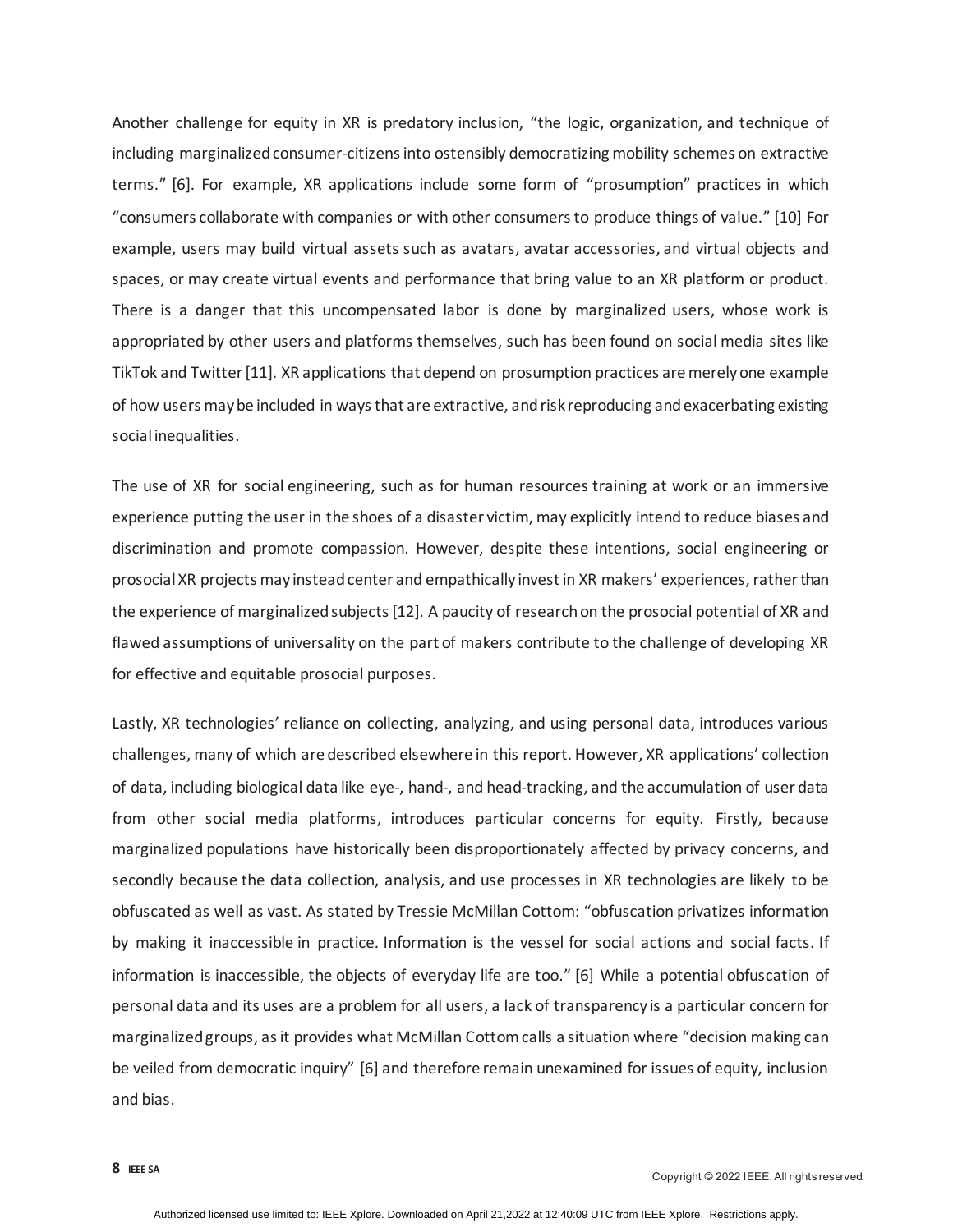These are only some of the challenges that may arise in the development of equitable XR. Interdisciplinary collaboration across diverse user-stakeholders, developers, and policy-makers, aided by further research, is needed in order to further articulate and discover these challenges and develop mitigations and best practices. With XR rapidly moving from a novel entertainment tool to an essential technology for communication, education, medicine, and telework, it is vital to further consider, and ideally resolve these and other challenges to ensure that people with disabilities are not left behind, and that XR can serve all users equitably.

## <span id="page-8-0"></span>1.5. OPPORTUNITIES FOR XR

The potential benefits of XR for remote work, education, training, medicine, and communication are substantial, and must be made accessible and equitable for a diverse range of users. If developed equitably, XR technologies may afford particular opportunities for marginalized groups. The ability to customize and individualize experiences for safety, privacy and accessibility, or, in the case of avatar customization, to allow users to more inclusively represent themselves are common examples, as is the potential benefit of new community building, collaboration, and communication using XR technologies [\[13\].](#page-22-11)

While equal and equitable access for mainstream applications remains an ethical priority, the opportunities for XR applications specifically aimed at people with disabilities should not be overlooked. XR has proven to be effective in arenas such a[s treating phantom limb pain](https://www.mobihealthnews.com/content/study-finds-ar-helps-reduce-phantom-limb-pain-people-amputations)[\[14\],](#page-22-12) [teaching communication](https://www.intechopen.com/online-first/74109)  [skills to children with autism spectrum disorders](https://www.intechopen.com/online-first/74109)[\[15\],](#page-23-0) o[r helping blind people navigate unfamiliar spaces](https://vrscout.com/news/caltech-ar-helps-blind-navigate/) [\[16\].](#page-23-1) Additionally, XR technology can make a difference in issues with which people with disabilities and other groups have historically struggled. For example, XR training and telework can open u[p new routes](https://www.peatworks.org/futureofwork/xr/)  [to employment](https://www.peatworks.org/futureofwork/xr/) [\[17\]](#page-23-2) for people with disabilities, which is important considering that only 17.9% of people with disabilities were employed in 2020 compared to 61.8% of those without [\[18\].](#page-23-3) It could also help combat the [social isolation](https://www.forbes.com/sites/solrogers/2020/02/26/how-virtual-reality-is-benefiting-seniors/?sh=ced50b51485f) [\[19\]](#page-23-4) that afflicts many people with disabilities.

Finally, while it is [always dangerous to equate a brief demonstration with lived experience](https://nfb.org/sites/default/files/images/nfb/publications/bm/bm17/bm1706/bm170602.htm) [\[20\],](#page-23-5) XR could [create more empathy](https://www.ted.com/talks/chris_milk_how_virtual_reality_can_create_the_ultimate_empathy_machine) [\[21\]](#page-23-6) among able-bodied people for the discrimination that people with disabilities and other groups face every day. While offering new opportunities for perspective taking, it is worth noting that the social engineering potential of XR is highly dependent on the context and execution of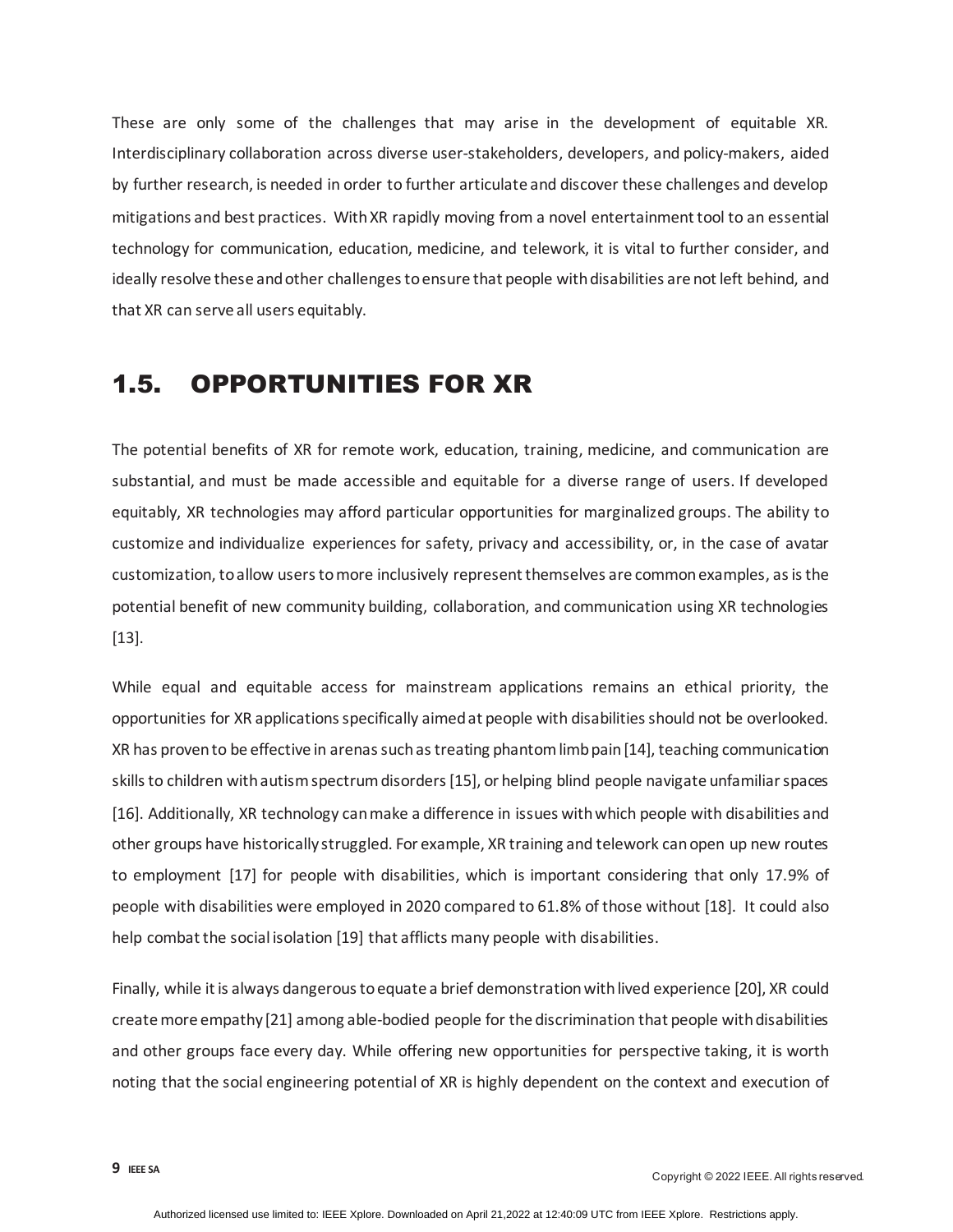pro-social and anti-bias applications, which may also have adverse effects [\[13\],](#page-22-11) and more research is needed to develop the opportunities and challenges of XR used in this way.

For additional information, read ["Current and Potential Uses of AR/VR for Equity and Inclusion" b](https://itif.org/publications/2021/06/01/current-and-potential-uses-arvr-equity-and-inclusion)y Ellysse Dick of the Information Technology and Innovation Foundation [\[1\].](#page-22-1)

# <span id="page-9-1"></span><span id="page-9-0"></span>2. RECOMMENDATIONS

# 2.1. RECOMMENDATIONS FOR POLICY MAKERS

["Principles and Policies to Unlock the Potential of AR/VR for Equity and Inclusion"](https://itif.org/publications/2021/06/01/principles-and-policies-unlock-potential-arvr-equity-and-inclusion) [\[13\]](#page-22-11) by Ellysse Dick of the Information Technology and Innovation Foundation offers an excellent list of suggestions for policy makers and other decision makers. Excerpts are repeated here.

## <span id="page-9-2"></span>2.1.1. REVIEW AND CLARIFY ACCESSIBILITY, ANTI-DISCRIMINATION, AND PRIVACY LAWS FOR IMMERSIVE **TECHNOLOGIES**

While immersive technologies will not require new technology-specific regulation around equity and access, it is still uncertain how current laws written with 2D interfaces in mind will apply to them. Clarifying this uncertainty could increase adoption and experimentation with XR applications.

#### 2.1.1.1 ENSURE ACCESSIBLE TECHNOLOGY

The Department of Justice should review compliance requirements for entities subject to Title II and Title III of the American Disabilities Act, and Section 508, including "effective communication" rules to ensure people with vision, hearing, or speech disabilities can effectively receive audiovisual information, to determine when and how these requirements apply to AR/VR devices and applications.

#### 2.1.1.2 PREVENT DISCRIMINATION

The EEOC should issue guidance on how existing laws apply to AR/VR devices and applications used in hiring, training, and other workplace functions, including employer obligations to provide reasonable accommodations for candidates and employees with disabilities and on how to mitigate discrimination and harassment within multi-user virtual experiences that would be illegal in physical space.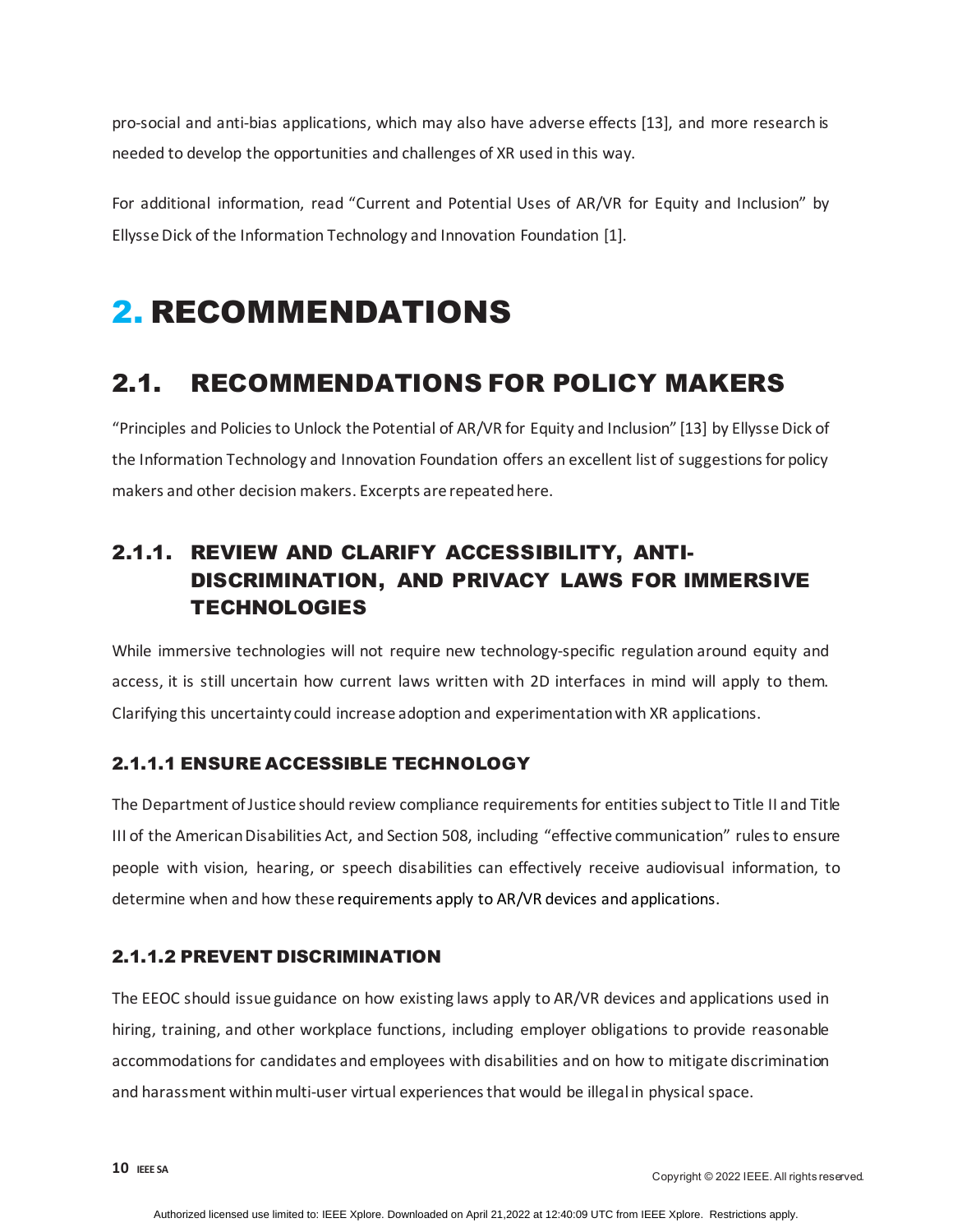#### 2.1.1.3 PROTECT CONSTITUTIONAL RIGHTS

AR applications raise concerns about reasonable expectations of privacy in public space, as they cannot only record audiovisual information, but also process and aggregate data about a user's surroundings in real time. This information gathering may present special considerations for bystander privacy, especially when government and law enforcement use the technology. To address potential concerns, the Department of Justice should issue guidelines for law enforcement development and implementation of AR/VR solutions to ensure they maintain First and Fourth Amendment rights protections for the communities in which they deploy this technology.

## <span id="page-10-0"></span>2.1.2. INVEST IN RESEARCH AND DEVELOPMENT OF AN INCLUSIVE AR/VR ECOSYSTEM

Government investments in relevant research and innovation—including implementing inclusive AR/VR solutions within government—will help to form a strong foundation for equity and inclusion in AR/VR more broadly.

#### 2.1.2.1 ACCELERATE RESEARCH AND INNOVATION IN INCLUSIVE AR/VR

Government agencies should provide funding for projects and initiatives that build a robust knowledge base around both the ways in which AR/VR can promote equity and inclusion as well as the potential risks or barriers that AR/VR solutions might raise for underserved communities.

Perhaps the most immediate need is greater research into accessible and inclusive design, as knowledge of what is possible and effective is needed before policymakers and industry actors can put standard practices in place. To address this knowledge gap, the National Science Foundation should dedicate funding to establish research projects and programs that explore creative solutions to designing immersive experiences that create value for users with disabilities. In addition, Congress should provide funding to the U.S. Access Board to develop federal standards for accessible AR/VR so each agency does not have to resolve these questions independently.

Some experts in the corporate Diversity, Equity, and Inclusion (DEI) space hope that AR/VR tools could reduce instances of implicit bias and discrimination by creating immersive trainings or simulations that let participants take on the perspectives of others. However, other equity and inclusion advocates have cautioned that such interventions could have adverse consequences. Flagship research investments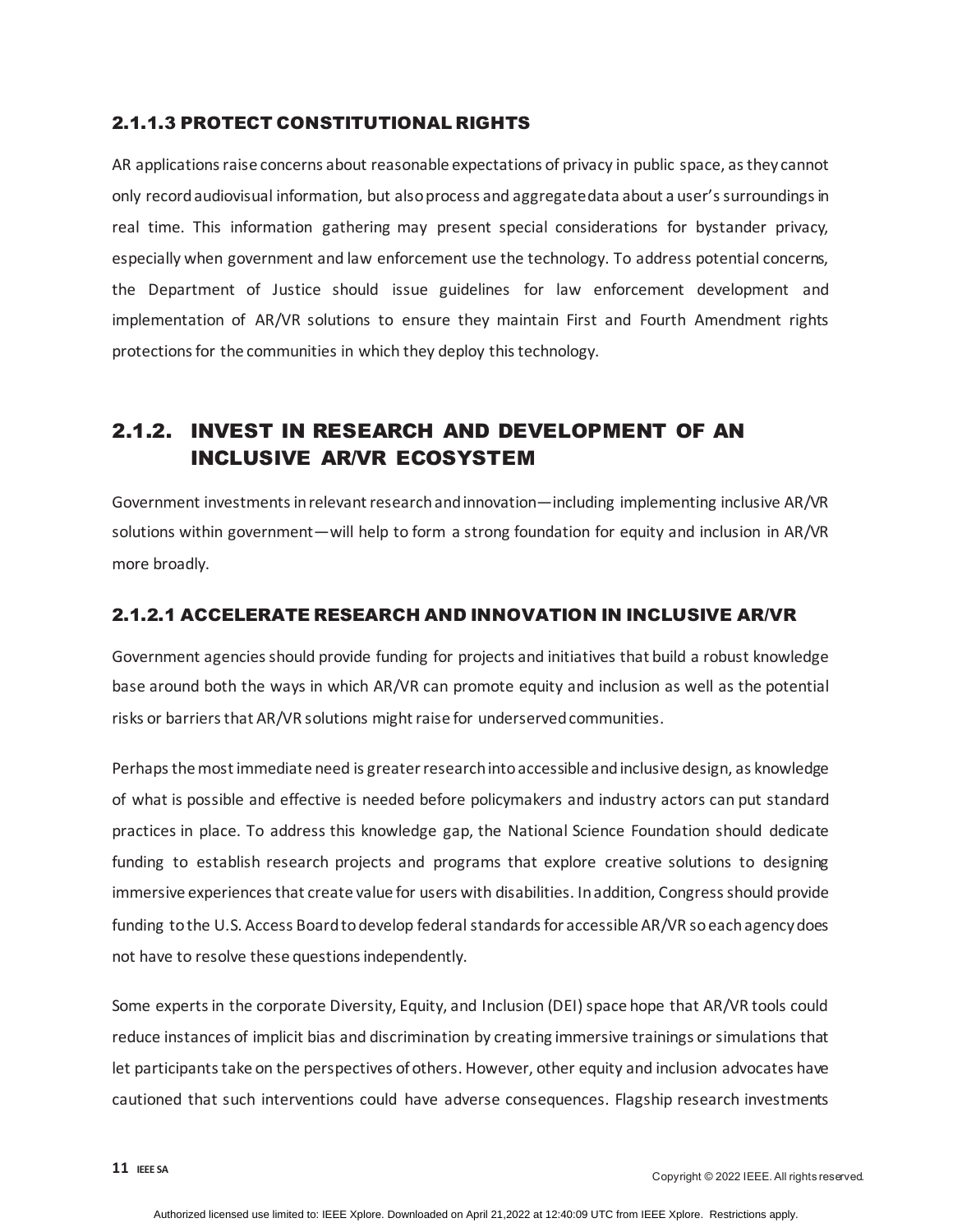should engage the Department of Education, the Department of Justice, and the Department of Health and Human Services to determine whether AR/VR-based empathy interventions could reduce instances of bias in education, law enforcement, and health or other public services.

#### 2.1.2.2 IMPLEMENT INCLUSIVE AR/VR SOLUTIONS ACROSS GOVERNMENT

In addition to facilitating greater understanding of equity and inclusion in VR, policymakers should strive to put this research into practice by introducing inclusion-oriented AR/VR solutions across government activities. This would create more demand for inclusive AR/VR innovations, encouraging these approaches in both the development and implementation of AR/VR solutions in other sectors beyond government use.

Government agencies should explore possible uses of AR/VR solutions to recruit, train, and engage a diverse federal workforce. Inclusive workforce development efforts should also maintain a high standard of accessibility and inclusion to encourage innovation and set expectations for workplace development solutions in other sectors beyond government.

The ability to overcome challenges of physical space would also allow government agencies to make public services more easily available to individuals or communities with limited access due to distance or other physical barriers; for example, conducting remote inspections using AR, offering virtual skills assessments for driving or operating equipment, and establishing VR alternatives for services such as mental health counseling.

For AR/VR to become mainstream, it will need to be made available to more than those who currently have the resources, physical ability, and technical knowledge necessary to take advantage of them. Government agencies should include initiatives to mitigate both technical and non-technical barriers to access whenever they implement public-facing AR/VR solutions. At the most basic level, this means ensuring more potential users have access to the necessary AR/VR devices and high-speed Internet. One way to affordably expand access in an equitable way is to expand community access to these devices, through public libraries, schools, or community labs.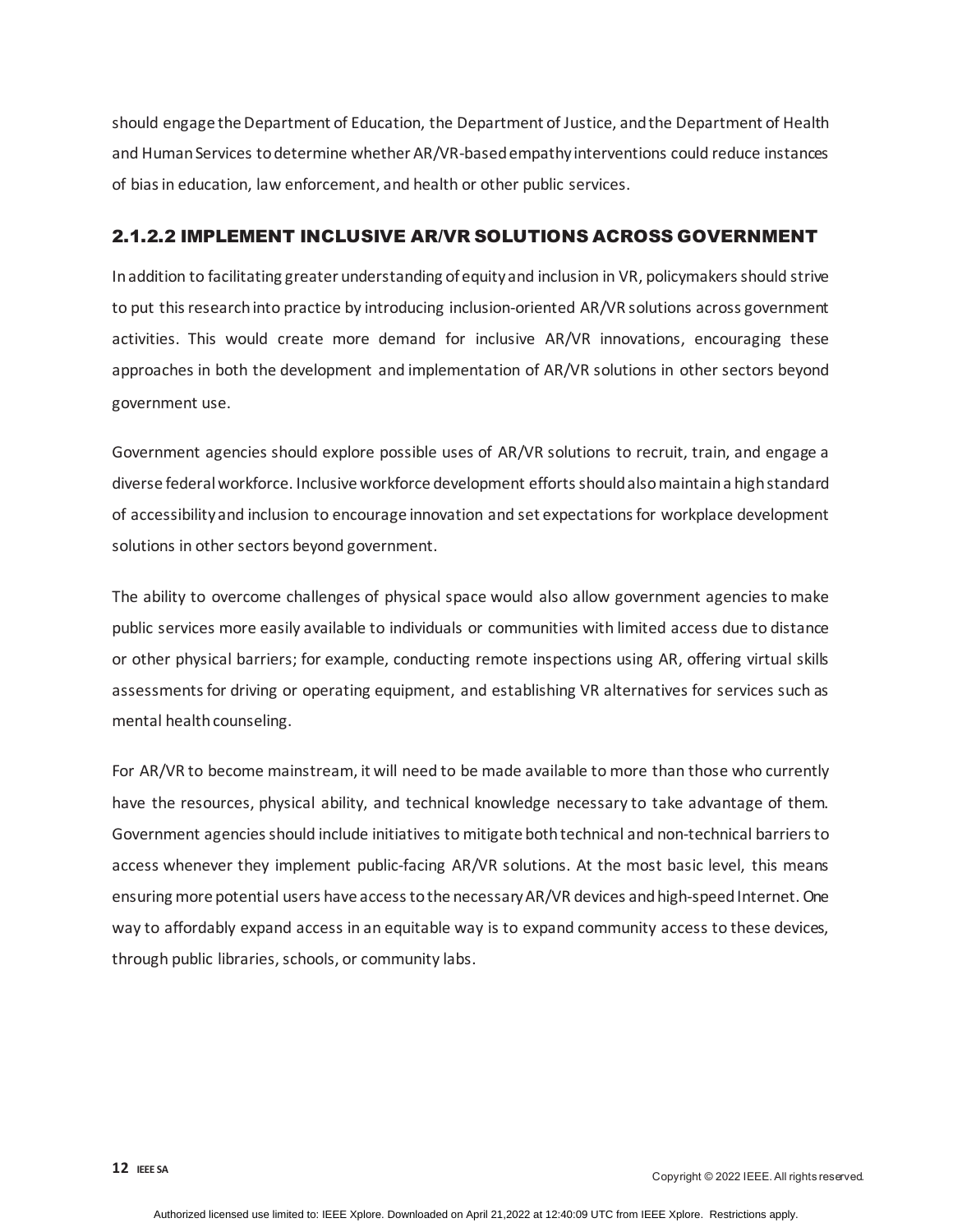### <span id="page-12-0"></span>2.1.3. ESTABLISH STANDARDS FOR EQUITY AND INCLUSION IN AR/VR EXPERIENCES

Policymakers should work with industry as well as stakeholder communities to develop robust and actionable guidelines and clear standards for inclusive AR/VR.

#### 2.1.3.1 GOVERNMENT PROCUREMENT AND AUDITING

Federal agencies should establish baseline standards for accessible and inclusive AR/VR by including these parameters in procurement and auditing processes. The GSA should work with stakeholders to develop guidelines for developing and implementing AR/VR solutions that include and exceed the basic accessibility and equity requirements required by law.

#### 2.1.3.2 INDUSTRY STANDARDS AND BEST PRACTICES

In addition to establishing parameters for equity and inclusion in government use of AR/VR, policymakers should facilitate the development of both technical standards and more broadly defined best practices to ensure equity and inclusion is at the center of AR/VR design and implementation across sectors. Policymakers can draw from efforts such as the Cyber XR Coalition, the Partnership on Employment and Accessible Technology (PEAT), the World Wide Web Consortium (W3C), and the XR Access Initiative. Policymakers should strengthen existing efforts to develop standards and guidelines for accessible design in AR/VR. A multistakeholder effort should consider the best ways to take advantage of the highly customizable nature of AR/VR applications to optimize these experiences for users with disabilities or temporary impairments and reduce the need for after-the-fact accommodations or additional hardware. The Department of Commerce should form a working group to allow civil society, government, and industry actors to collaborate toward best practices for user protections in immersive experiences as well as responses to instances of harassment and abuse, particularly in multi-user experiences that are managed by employers, educators, or public service providers. A framework could include identifying real-world risks and harms that could translate into immersive experience; developing robust codes of conduct; establishing privacy settings and real-time safety tools; and providing guidance on content monitoring and moderation.

Finally, best practices should extend beyond baselines for accessibility, privacy, and safety to provide more specific guidance for government agencies, businesses, and service providers who are considering implementing AR/VR solutions. Agencies that oversee the areas of greatest potential impact should put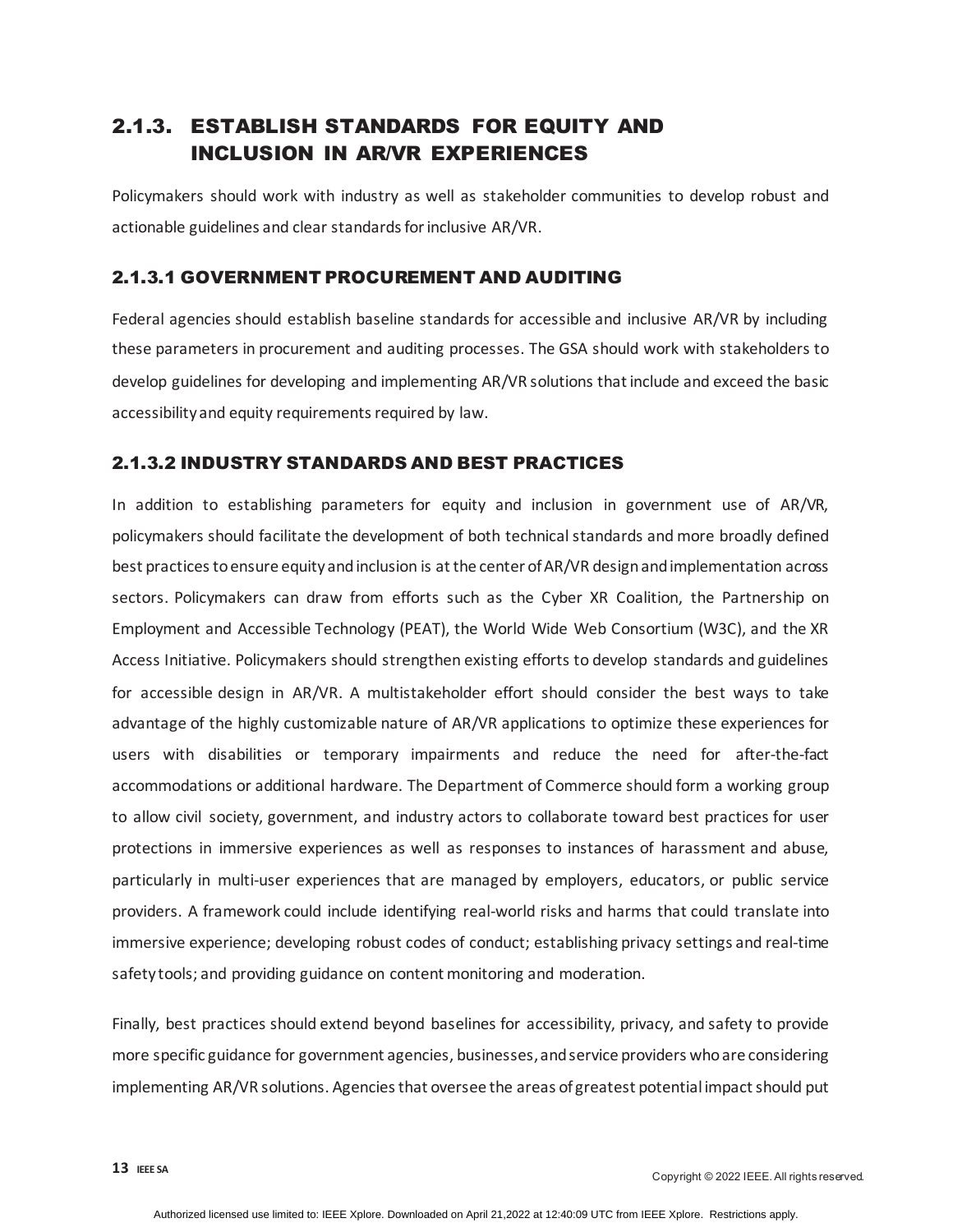forward additional guidelines that build on these multi-stakeholder efforts.

# <span id="page-13-0"></span>2.2. RECOMMENDATIONS FOR XR CREATORS

From the conception phase to user testing to post-launch, XR creators should actively, consistently, and iteratively consider and include the needs and feedback from underrepresented communities, people with disabilities and others that may be impacted by the product [\[13\].](#page-22-11) Ideally, this work will discover and establish industry best practices, which may help reduce the actual or perceived opportunity cost[s](#page-22-11) [\[13\]](#page-22-11) of future equitable development. During development, it is important to keep in mind values such as transparency, safety, privacy, self-determination of data, and access (both for people with disabilities and for users who may not have access to high-speed internet, equipment, or private spaces in which to use XR tools). A full description of the current best practices for accessible and inclusive XR is out of the scope of this document. However, an excellent list is available from XR Association'[s Developer's Guide,](https://xra.org/xr-association-releases-update-to-developers-guide-focused-on-accessibility/)  [Chapter Three: Accessibility & Inclusive Design in Immersive Experiences](https://xra.org/xr-association-releases-update-to-developers-guide-focused-on-accessibility/) [\[22\].](#page-23-7) A brief list of best practices is repeated in [2.2.1.](#page-13-1) Additional recommendations can be found here:

- **[XR Access Resources Page](https://xraccess.org/resources/) [\[23\]](#page-23-8)**
- [W3C XR Accessibility User Requirements](https://www.w3.org/TR/xaur/) [\[24\]](#page-23-9)
- Oculus ["Designing Accessible VR Experiences"](https://www.youtube.com/watch?v=yFVPMYDO_OE&ab_channel=Oculus) [\[25\]](#page-23-10) and [Accessibility VRCs](https://developer.oculus.com/blog/introducing-the-accessibility-vrcs/)[\[26\]](#page-23-11)
- [Game Accessibility Guidelines](http://gameaccessibilityguidelines.com/) [\[27\]](#page-23-12)

Note that open-source repositories of accessible code snippets demonstrating how to implement these features are still under development by organizations such as XR Access and the XR Association.

### <span id="page-13-1"></span>2.2.1. GENERAL BEST PRACTICES (REPEATED FROM THE XR ASSOCIATION DEVELOPER'S GUIDE, CHAPTER THREE)

#### 2.2.1.1 BEST PRACTICES FOR INCLUSIVE DESIGN

Provide comparable experiences for all users. Give users control of their experience by providing them with various options for how to complete tasks and/or how to alter their XR environment to fit their needs or desires.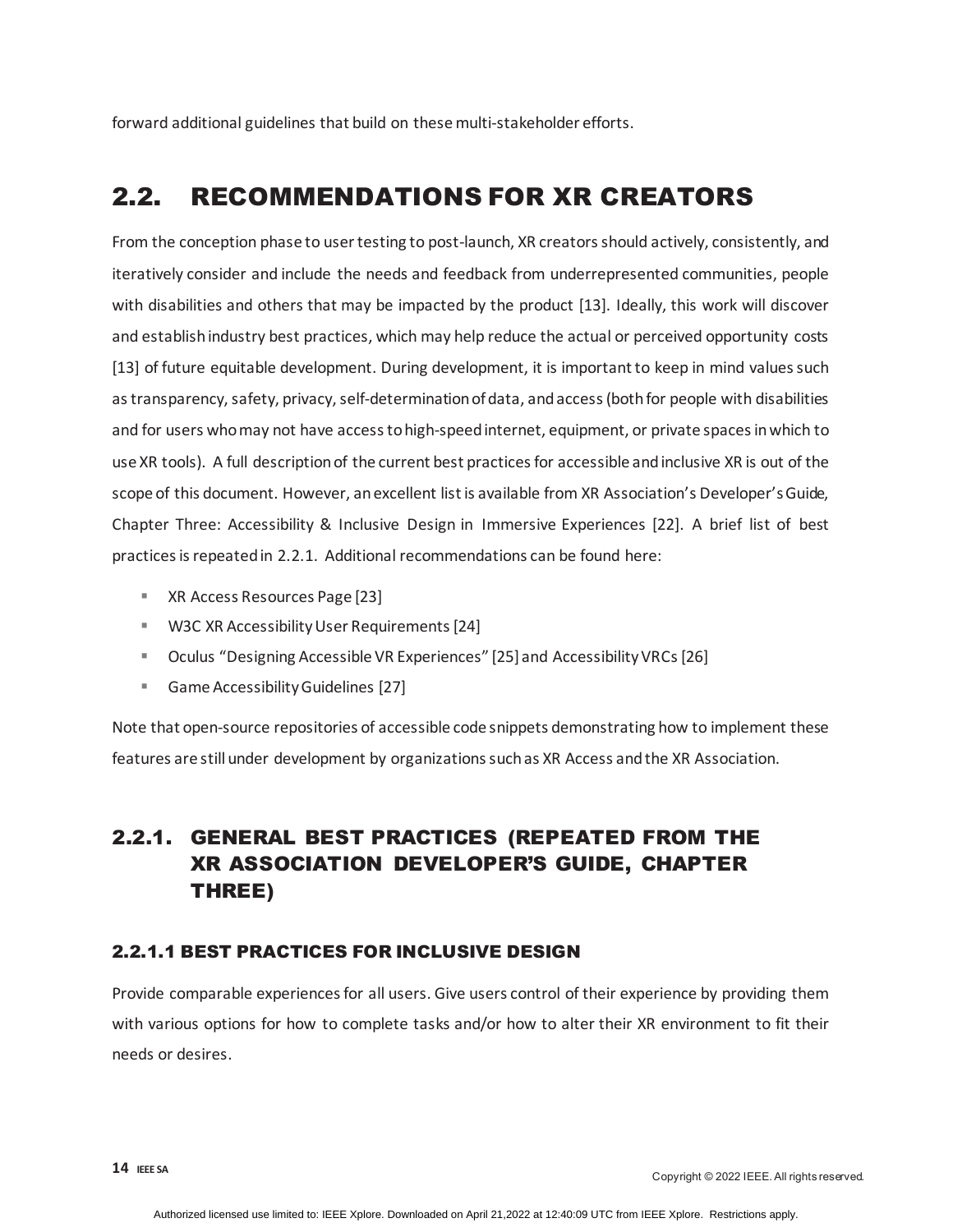#### 2.2.1.2 REMOVING OR REDUCING BACKGROUND DETAILS AND AUDIO

Those who are visually impaired or have cognitive or intellectual disabilities may have difficulty discerning the most important experience options or tasks amidst rich background visuals. Similarly, for people with hearing loss or those with cognitive or intellectual disabilities, background audio that is not essential to the experience could be confusing or disorienting. By providing users the option to remove or reduce background visual and audio detail, users may better distinguish the most important activities or tasks in the application.

#### 2.2.1.3 UNDO/REDO FUNCTIONS

Regardless of disability, all people make mistakes when using XR platforms and apps. Allowing users to undo or redo actions they have made in error or because of imprecision would aid all users but is especially helpful to improve the experience for users with physical, cognitive, visual, or auditory disabilities. For example, users who have physical dexterity disabilities, perhaps tremors or a broken finger, may be more likely to inadvertently make imprecise choices when using certain hardware. Additionally, users with disabilities may also benefit from a function that requires them to confirm an action before it happens, so they can correct an error that otherwise would be irreversible.

#### 2.2.1.4 REDUCING SPEED AND SETTING UP ACTION SEQUENCES

Users may at times have difficulty quickly and accurately reacting to prompts, experience options, and/or physical or reflex challenges due to mobility, vision, auditory, or cognitive disabilities. To enable user progress, it may be helpful to allow users to reduce the speed of the app or to increase the time allotted for making decisions or completing challenges. Similarly, allowing users to pause the app or game to set up action sequences for tasks that require several steps may aid them in ensuring they can accurately respond to each challenge.

#### 2.2.1.5 BYPASS FUNCTIONS

XR experiences that include physical or reflex challenges and/or complex puzzles or other decisionmaking tasks may be taxing for some users with physical or cognitive disabilities. Additionally, timed tasks put pressure on users who cannot move or make decisions quickly. Adding a bypass function would permit users to skip challenging or timed experiences while still allowing them to progress in the app. Other users with visual or hearing loss may also want to bypass tasks that prove frustrating or timeconsuming.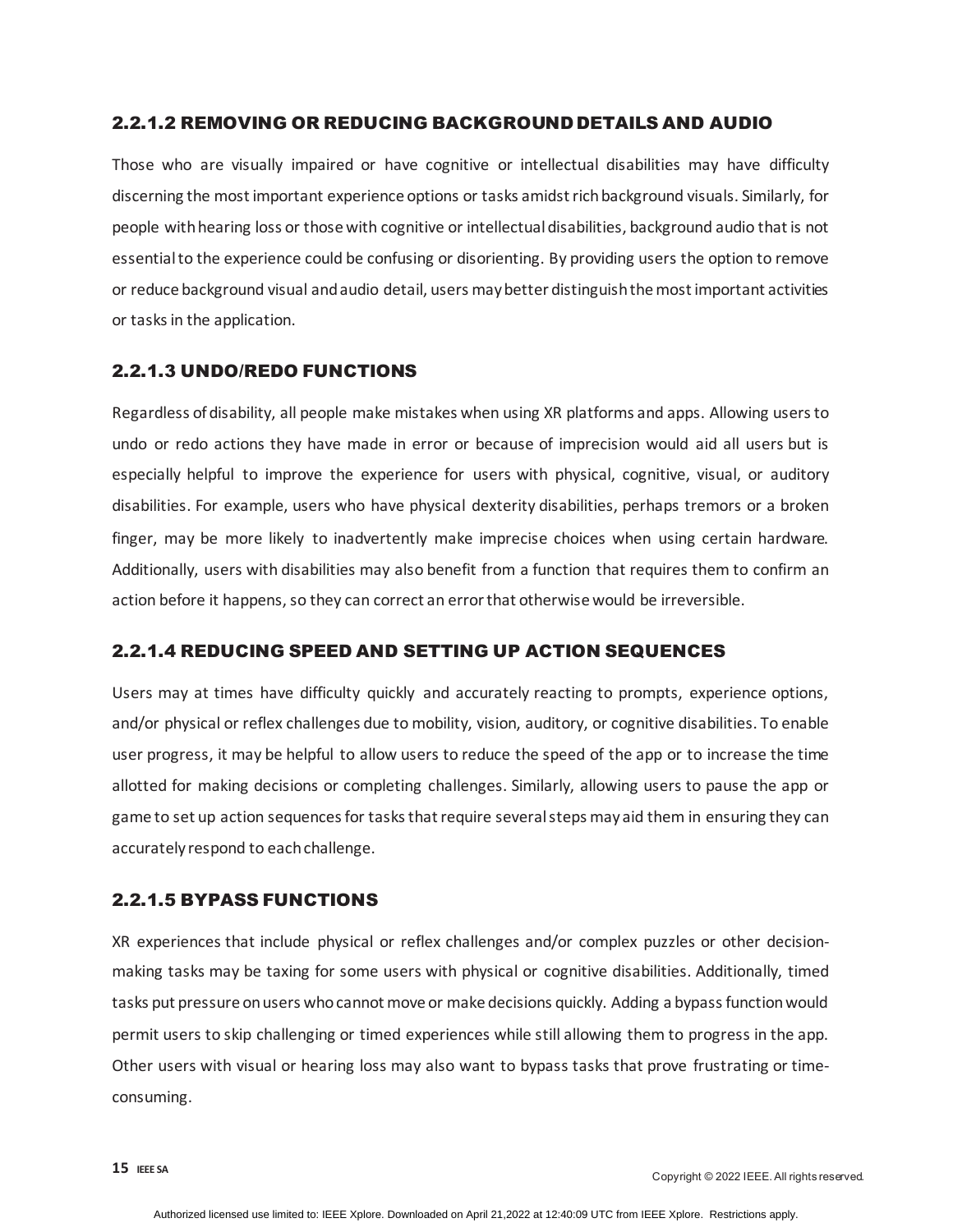#### 2.2.1.6 SAVE PROGRESS

Users benefit from being allowed to save their progress in an XR experience for a variety of reasons, such as unexpected real-world interruptions, difficulty completing tasks in the app, or just because they are ready to end the experience. For users with disabilities, having to end the experience and restart later may require them to repeat experiences that may have been challenging for them to complete in the first instance. Therefore, it is recommended that platform and app developers include a function that allows users to save their progress at any time to avoid the need to repeat challenging actions or simply to allow them to pick up where they left off on the experience. Developers also should allow users to skip challenging actions or reduce the difficulty of challenging tasks.

### <span id="page-15-0"></span>2.2.2. VISUAL ACCESSIBILITY

#### 2.2.2.1 ALTERING THE SIZE OF OBJECTS, ELEMENTS, AND TEXT

There are severalways developers can allow users to control the visual elements in an app that would aid low vision users in completing tasks and/or enhancing their experience. These include allowing users to:

- Magnify or reduce objects and text to make them larger or smaller
- Change fonts for more easily readable text
- Add contrasts or edge enhancements to highlight objects and text
- Change foreground or background colors of text
- Change the brightness levels in the app
- Employ peripheral maps to show objects outside of the field of vision

#### 2.2.2.2 AUDIO AUGMENTATION AND TEXT-TO-SPEECH

Audio augmentation is an important feature that should be available to users with vision loss. Text-tospeech (TTS), also known as "read aloud," programs may work especially well to ensure that users who otherwise cannot read text instructions, labels, or other written elements in an app are able to understand and interact with the app effectively. TTS is already a built-in feature of operating systems for computers, smartphones and tablets, and developers should consult existing software solutions when designing their own XR TTS technology and/or build their platform to natively support an existing TTS technology. Developers also should include optical character recognition as a feature of TTS, so that words included in images that may be used in XR apps can be deciphered by low vision users. In addition to TTS, audio augmentation elements should include labeling objects or elements and allow users to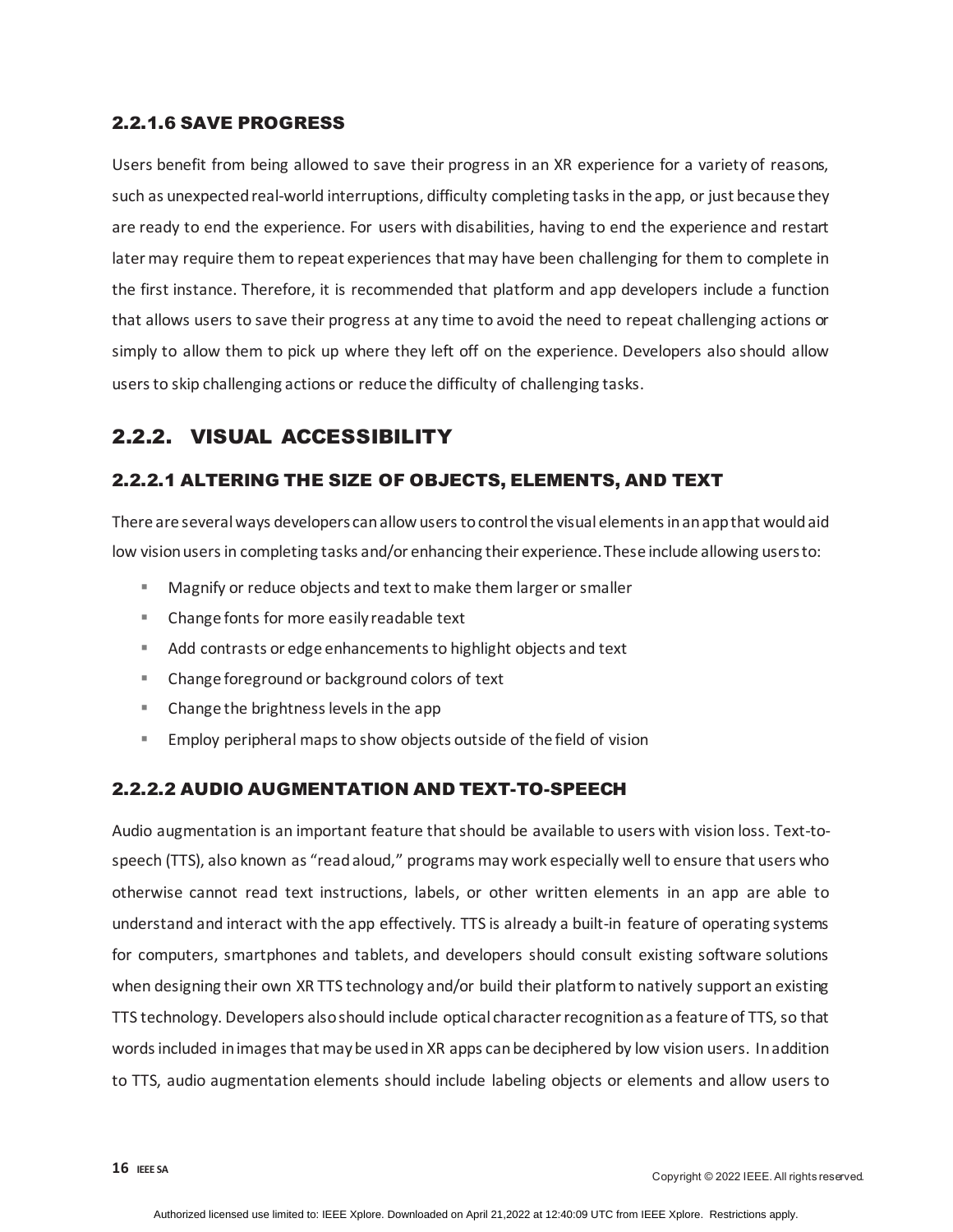have those objects audibly identified as they encounter or explore those objects in the platform or app.

#### 2.2.2.3 COLOR FILTERS AND SYMBOLS

To support users that cannot discern color, developers should either allow users to recolor the interface and objects, provide shapes or symbols alongside meaningful colors, or provide textures on objects or elements to help distinguish information in-app. These methods allow users to comprehend information in the app communicated by color.

#### 2.2.2.4 SCRIM OR SCRIM-LIKE OVERLAYS

A scrim is a translucent gradient layer that aids in making text more readable against background pictures, colors, objects, and other elements that might affect a user's ability to read it. Where other methods of making text more readable—such as blurring underlying images or using text boxes—can obscure background information and elements, a scrim's semitransparent layer still allows the user to see the image or object behind it, while providing text that is readable.

For programs that require readable texts and/or captioning for deaf or hard of hearing users, using a scrim-like overlay is a potential solution for developers to help ensure all users can read and understand the text display. However, it is important to also ensure that scrims or scrim-like overlays do not introduce color gradients that may make the text unreadable by users with vision loss, create other difficulties in reading the text, or prevent the user from otherwise experiencing the virtual environment

### <span id="page-16-0"></span>2.2.3. DEAF AND HARD OF HEARING

#### 2.2.3.1 CAPTIONING AUDIO FEATURES

One of the most common ways to make XR accessible to the deaf and hard of hearing is by providing captions or subtitles for audio features. However, there are several considerations developers should consider when providing captions to ensure the captions are readable given the dynamism of XR technology.

For example, developers may want to consider allowing users to choose where to place captions and allow users to move them to ensure other visual aspects of the app are observable. Developers also should allow users to change the font as well as the colors of captions and their background to make them easier to read if the background colors in the interface dynamically change.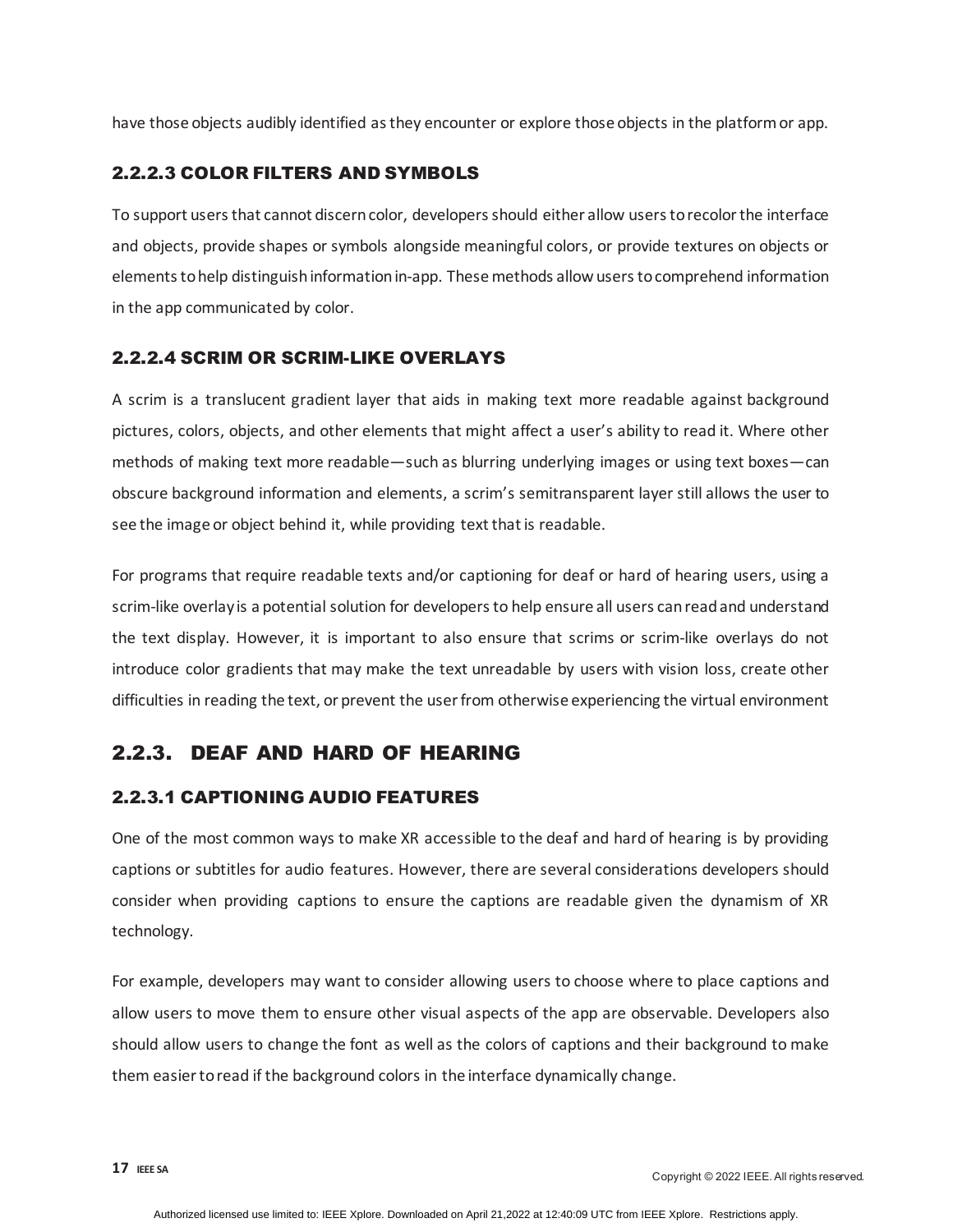If a feature in the app involves more than one speaker, the captions should clearly indicate or label which speaker is talking. In addition to the previous recommendations, there are many useful guides that are publicly available for how to ensure high-quality captions that meetindustry standards, which have been developed over decades for captioning of television audio. While there are no standard captioning guidelines specifically for XR, television broadcast captioning guidelines may prove helpful to XR developers. As a starting point, developers should consult captioning guidelines, which provide information on the recommended number of characters per line, characters per second, and standards for punctuation, among other things. Some government agencies, such as the U.S. Federal Communications Commission, have published specific recommendations for broadcast captioning, and the WCAG 2.1 has guidelines and resources for online accessibility and captioning that may be helpful in developing captioning for XR.

While standard two-dimensional captioning for media is relatively straightforward, developing threedimensional captioning for XR poses an added challenge, given the difficulty in predicting where a user may look or turn at any given moment.

#### 2.2.3.2 USING ICONS TO IDENTIFY AUDIO FEATURES

Developers should use icons or other indicators to identify for users how they should move their heads or reorient their focus to ensure they are able to see the direction from which verbal and non-verbal audio features are emanating.

Additionally, developers may want to use icons or captions to indicate background sounds or other nonspeech indicators, but they should ensure such indicators specify the source or direction from which the sound is coming. In gaming, for example, this may include indicating the direction of incoming gunfire or approaching characters.

When creating icons for XR, however, it is important to remember that there is no standardized iconography across geographic regions or cultures. Developers should ensure when creating icons that those icons are culturally and geographically sensitive and do not evoke different, or even offensive, connotations in different cultures and regions of the world.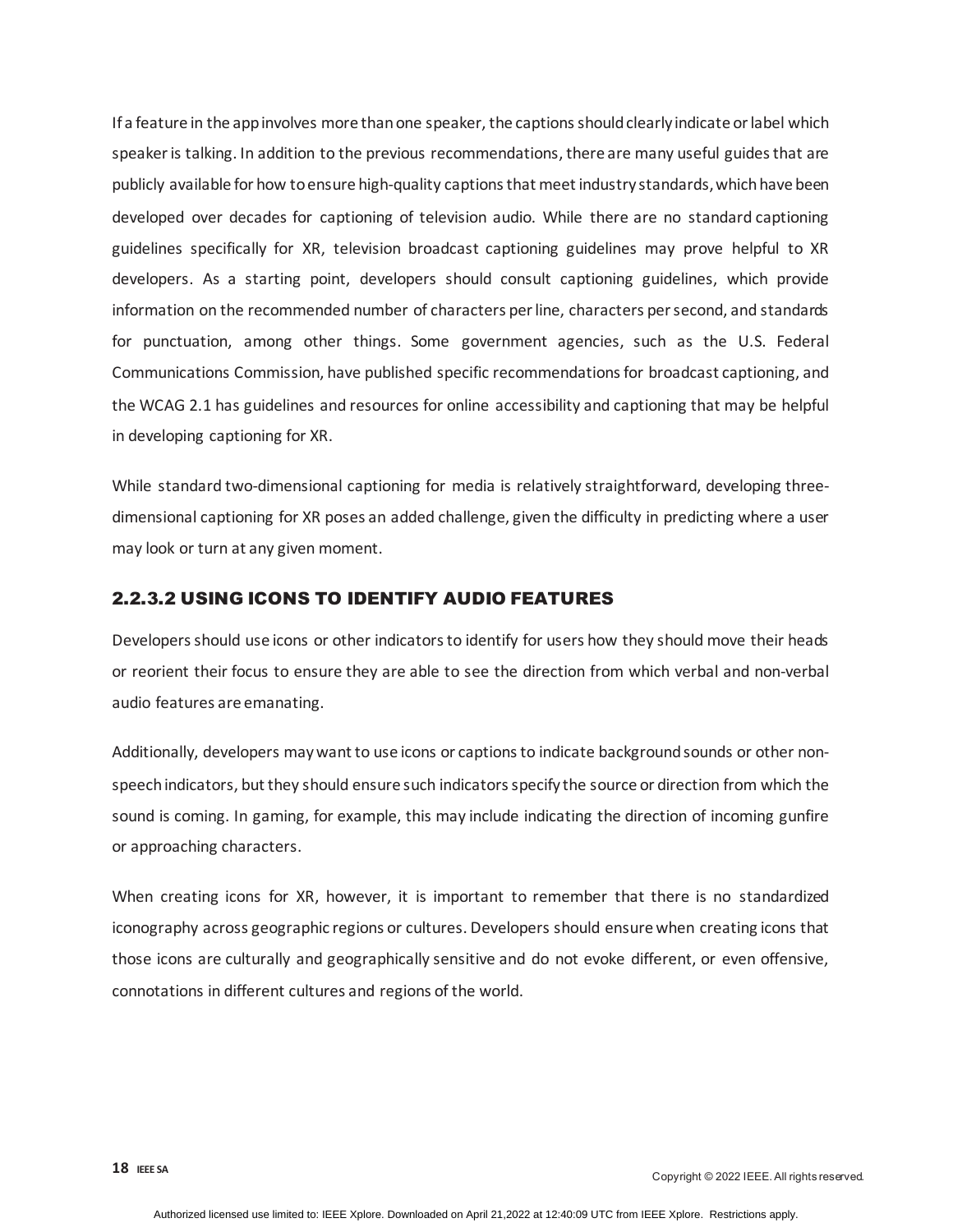#### 2.2.3.3 SIGN LANGUAGE

Developers may want to consider augmenting their captions with an option to persistently display sign language interpretation within the app. Just as with captioning, developers should allow users to control the placement of the sign language visual to ensure other visual information is not obscured.

Whatever features developers include, they also should provide a way for users to turn these various features on or off—such as captions, sign language, background noise icons, etc., so that users can customize their experience and choose the information that best suits their needs.

#### 2.2.3.4 MONO AUDIO

Users with hearing loss in only one ear may not be able to hear everything in a stereo recording, which splits audio into left and right channels, particularly when using headphones. Platform developers should include a feature that allows users to switch from stereo to mono audio so both stereo channels can be heard in either ear. Keep in mind mono audio will no longer contain information on the directionality of an audio source so the directionality will need to be communicated using other methods, such as with icons or other indicators. For reference, a "mono audio" feature is already included on most smartphones as an accessibility feature.

### <span id="page-18-0"></span>2.2.4. MOBILITY DISABILITIES

#### 2.2.4.1 SETTINGS AND MENU OPTIONS

Being able to configure usability preferences when initially setting up their XR experience is an important feature for those with mobility disabilities, as is allowing users to save those preferences for future interactions with the program. Some of those preferences should include:

- Allowing users to choose to have the app assist them in navigating the interface and in helping them to complete any tasks, such as might occur in workplace training programs or in gaming.
- Allowing users to receive assistance in some aspects of the program by enabling a separate controller or sensor.
- Allowing users to access the experience from a seated, reclining, or stationary position, if the application otherwise would require standing or body movements to access its full content.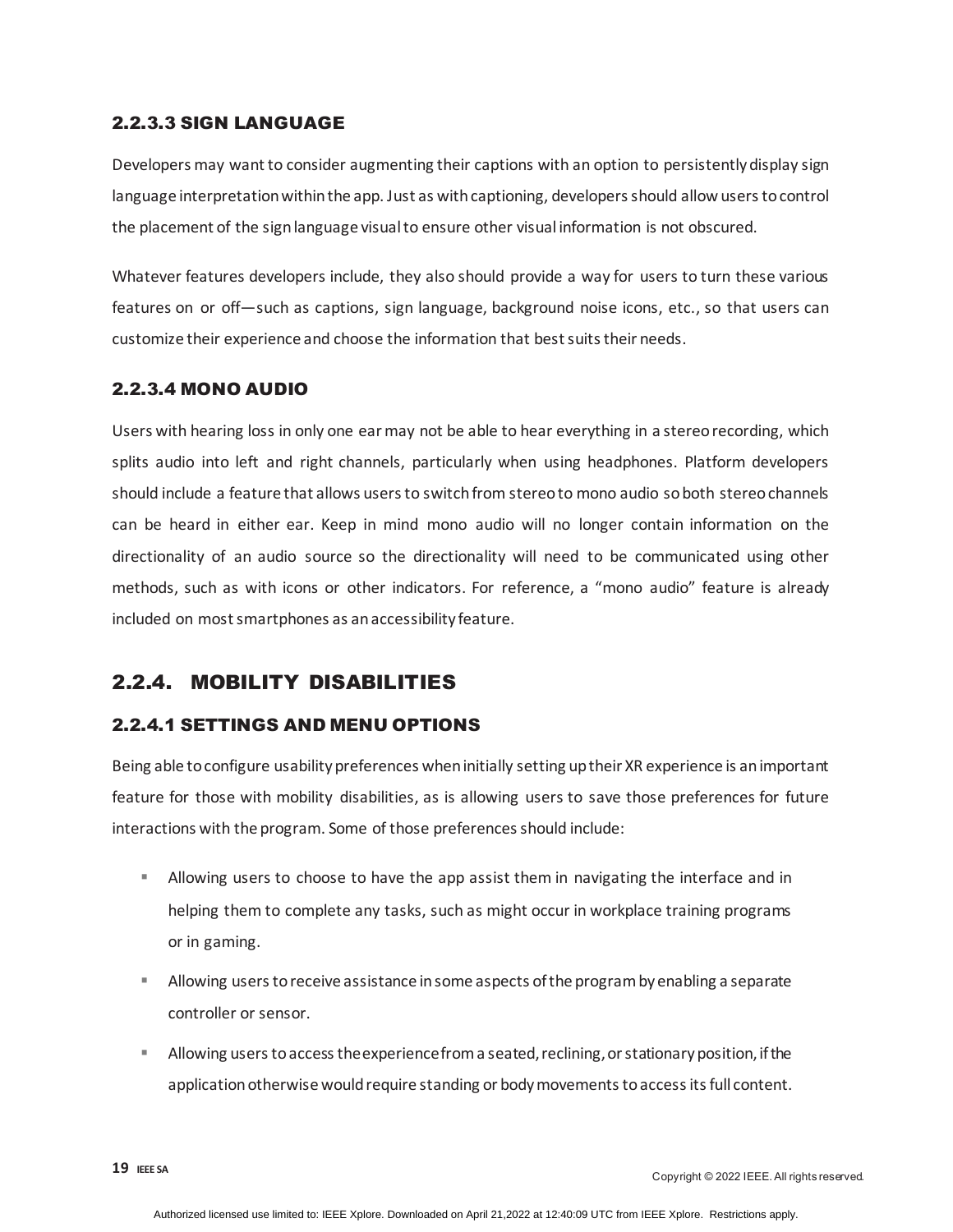If the XR design requires users to use multiple buttons or controllers to navigate through the program, there are several ways a developer can make it easier for those with mobility issues to experience the application:

- **Allowing users to automate some actions to reduce the number of physical actions** they must make within an app.
- Allowing users to map several actions to a single controller button or action to be able to complete complex multi-step actions or choices in a sequence.
- **Allowing remapping of controls onto alternate controllers, sensors, or keyboards.**
- Allowing remapping of controls on the standard controller to ensure the user can reach the necessary controls.

#### 2.2.4.2 DYNAMIC FOVEATED RENDERING AND EYE TRACKING

Some XR hardware developers are working to incorporate eye tracking and dynamic foveated rendering features into their products to improve the performance of the hardware as well as the user's experience. Foveated rendering reduces the image quality in a user's peripheral vision while providing clear and detailed images at the eyes' focal point. Dynamic foveated rendering uses eye tracking to move the user's field of vision as the user's eyes move.

When developing apps or platforms for such hardware, software developers can use the built-in eyetracking and foveated rendering features to create an option for users with significant mobility disabilities, such as paralysis or severe tremors, to select eye-tracking as their primary way of manipulating the interface and progressing through the app.

Eye tracking and foveated rendering techniques developers can use to increase accessibility include the following:

- **Interface navigation**
- **Input selection**
- Automatic scrolling
- Aim assistance
- Object selection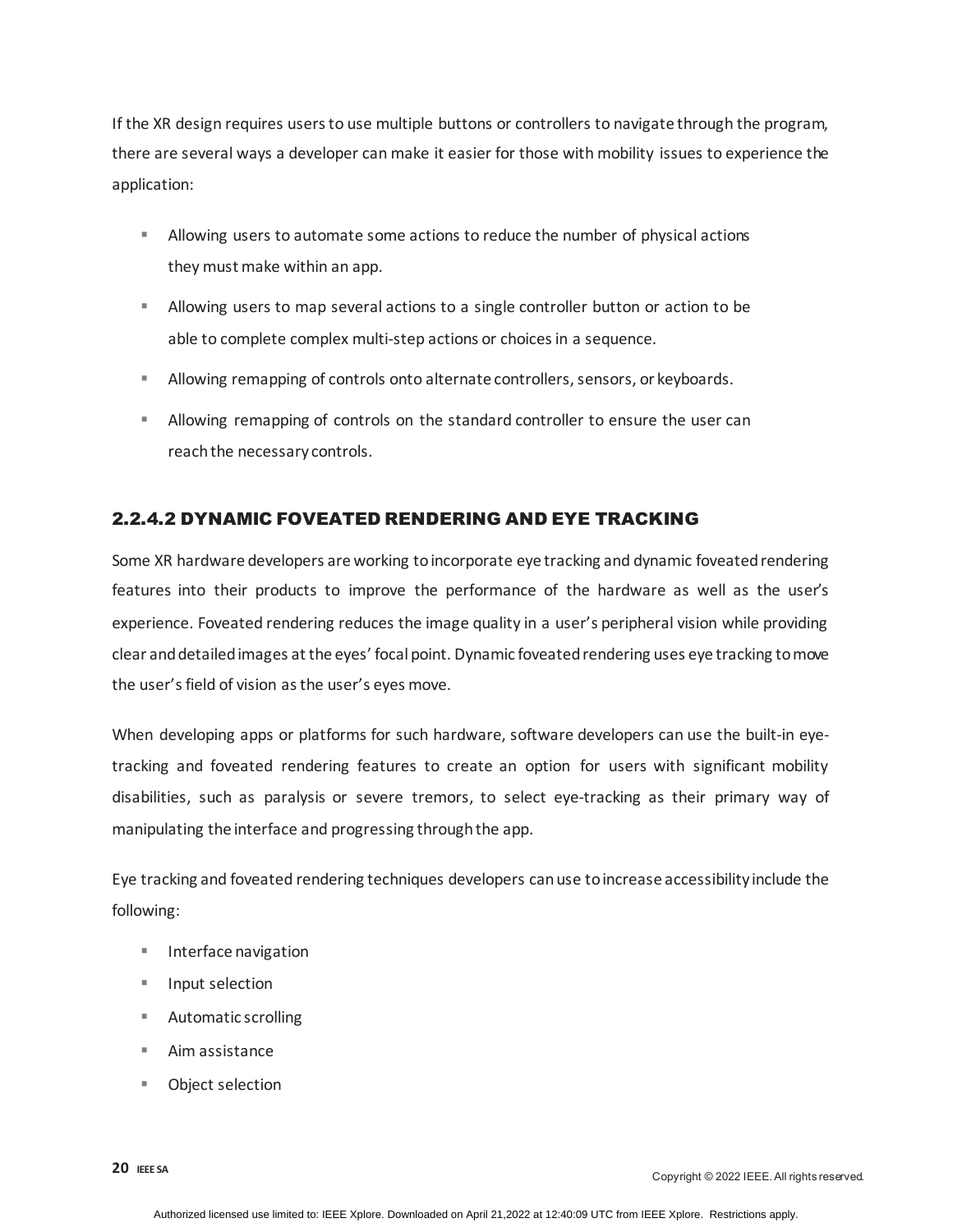- **Text and fine details rendering quality**
- Analytics and user research

#### 2.2.4.3 CONTROLLER-FREE HAND TRACKING

With the advent of controller-free hand-tracking hardware, developers have the opportunity to design software to match the technology. This important accessibility feature can help address the difficulty in handling controllers that users with impairments to fine motor skills or the ability to grasp and press buttons may have.

A key design component of hand tracking software will be in allowing the user to have both absolute and relative interactions with the app to ensure that the user can both directly "touch" an object nearby (absolute) and control or manipulate objects farther away (relative). Some hardware developers with hand-tracking functionality have published guides for software developers to use when designing apps for such hardware.

#### <span id="page-20-0"></span>2.2.5. COGNITIVE DISABILITIES

Just as with mobility disabilities, those with cognitive disabilities may want to save their settings and preferences for future use of the platform. Additional settings that would aid users with cognitive disabilities include the following:

- **Providing on-demand functions that allow the user to receive assistance in orienting** themselves in the experience or to receive more context about their progression in the app. Such options should provide information to users about where they are in the virtual space, what they can or should do next, what their current progress in the app is, etc.
- **Providing in-app prompts, such as reminders, help topics, introductions to new features,** among other things, to assist the user in progressing through the experience.
- Providing training opportunities for users to experiment with the interface and control configurations so they can learn the potential challenges they may face and choose their settings accordingly.
- If an app includes challenges or tasks that must be completed, allowing users to review their objectives—both completed and future—to reorient them in the application and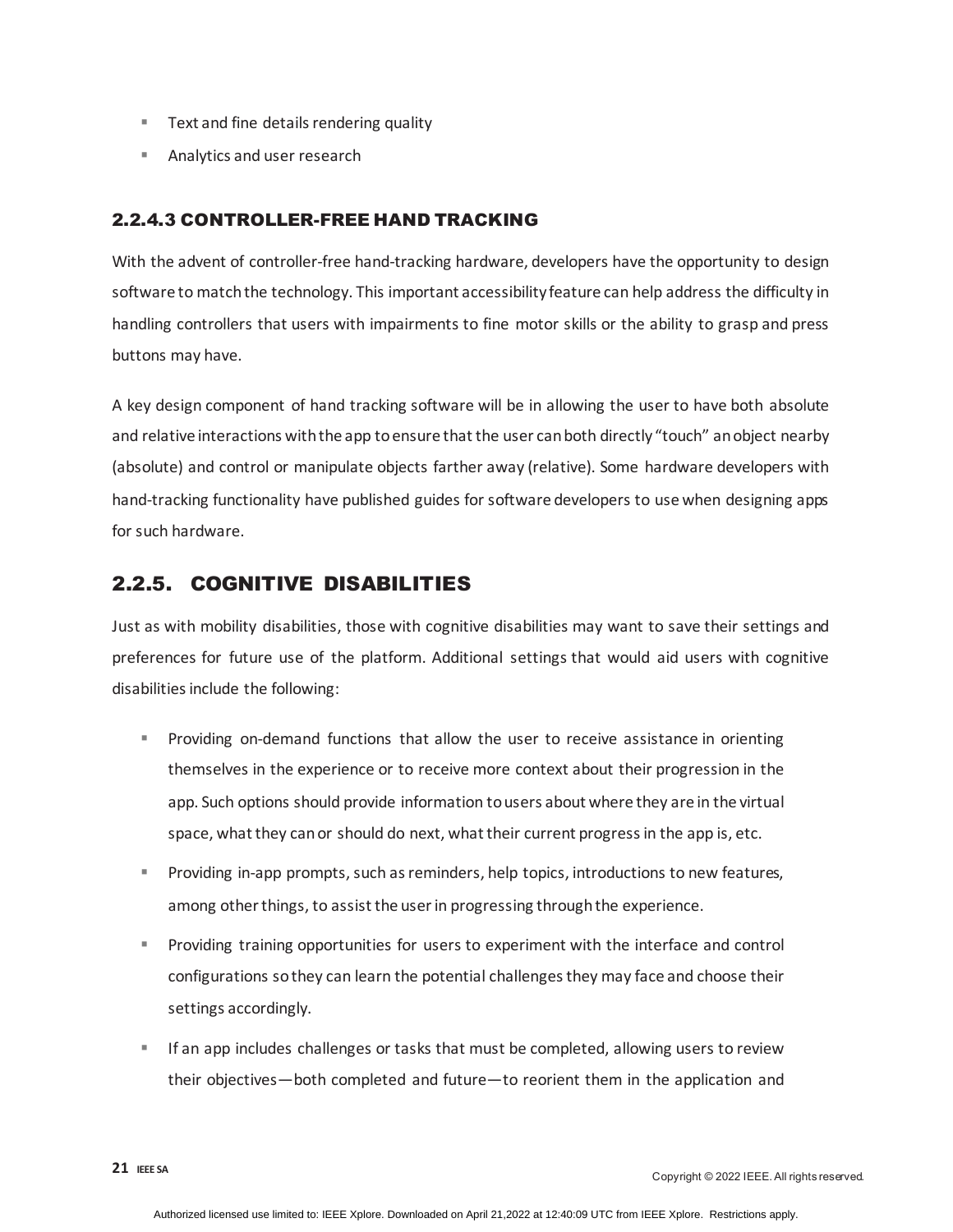ensure they can progress in the app effectively.

- Allowing users to hide distracting or noncritical interface components, including visual, audio and/or animated components, to ensure they are able to focus on the most essential information being communicated to them.
- If the design requires users to use separate controllers to accomplish tasks, allowing users to create control reviews for the interface to help the user navigate the controllers more accurately, and allowing users to reduce the number of controls in order to limit the number of things they have to do to accurately complete any objectives contained in the program.

# <span id="page-21-0"></span>3. CONCLUSIONS

XR technologies are already used in a variety of fields, many key to human wellbeing and flourishing, such as work, education, medicine, communication, and training. Therefore, it is vital that XR is developed inclusively, particularly in the early stages of industry development during which XR platforms set foundation and standard practices. As an immersive and visceral medium that often engages with large quantities of personal data, XR technologies may be complex and challenging to develop in an equitable, accessible, and inclusive way. The discussions in this report represent only some of the challenges that may arise in XR development. More research into these and other challenges, as well as potential resolutions and opportunities in XR development, is critically needed. Thoughtful research, along with transparency in development decision-making, consulting a diversity of user-stakeholders in the development process, robust and inclusive user testing at all stages of development, and interdisciplinary collaboration are all recommended to facilitate the discovery of new challenges as well as fruitful paths forward for policy and development alike. XR technologies' use in a variety of fields already provides an opportunity to take advantage of a variety of perspectives, and it is crucial to ensure that the voices of marginalized communities and people with disabilities are also at the forefront of XR development.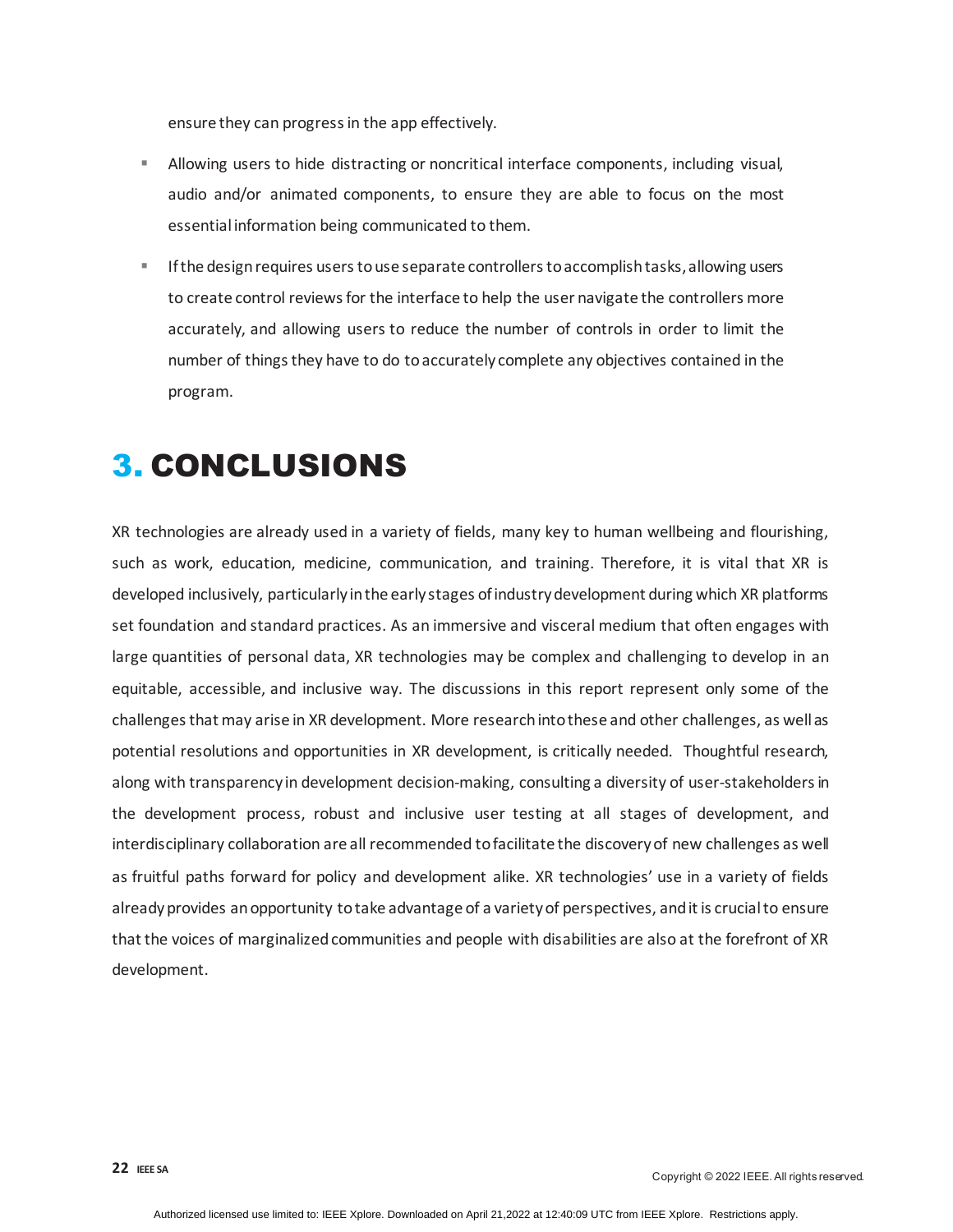# <span id="page-22-0"></span>4. REFERENCES

The following sources either have been referenced within this paper or may be useful for additional reading:

- <span id="page-22-1"></span>[1] E. Dick, "Current and Potential Uses of AR/VR for Equity and Inclusion," Information Technology and Innovation Foundation, 2021.
- [2] S. O'Hear, "Tech companies don't want to talk about the lack of disability diversity reporting." November 7, 2016.
- [3] T. S. Perry, "Why Isn't the Tech Industry Doing Better on Diversity? It's Google's and Facebook's Fault," *IEEE Spectrum*, 2016[. https://spectrum.ieee.org/why-isnt-the-tech](https://spectrum.ieee.org/why-isnt-the-tech-industry-doing-better-on-diversity-its-google-and-facebooks-fault)[industry-doing-better-on-diversity-its-google-and-facebooks-fault](https://spectrum.ieee.org/why-isnt-the-tech-industry-doing-better-on-diversity-its-google-and-facebooks-fault)(accessed Sept. 27, 2021).
- <span id="page-22-2"></span>[4] L. Taylor, "As technology advances, women are left behind in digital divide. Reuters." 2018.
- <span id="page-22-3"></span>[5] T. McMillan Cottom, "Black cyberfeminism: Ways forward for intersectionality and digital sociology," *Digit. Sociol.*, 2016.
- <span id="page-22-4"></span>[6] T. McMillan Cottom, "Where platform capitalism and racial capitalism meet: the sociology of race and racism in the digital society," *Sociol. Race Ethn.*, vol. 6, no. 4, pp. 441–449, 2020.
- <span id="page-22-5"></span>[7] "IMMERSIVE CAPTIONS COMMUNITY GROUP," *w3.org*, 2019. <https://www.w3.org/community/immersive-captions/>(accessed Sept. 27, 2021).
- <span id="page-22-6"></span>[8] "XR Access," 2021[. https://xraccess.org/](https://xraccess.org/)(accessed Sept. 27, 2021).
- <span id="page-22-7"></span>[9] P. Bourdieu, "1984: Distinction: a social critique of the judgement of taste. London: Routledge and Kegan Paul," 1984.
- <span id="page-22-8"></span>[10] A. Humphreys and K. Grayson, "The intersecting roles of consumer and producer: A critical perspective on co-production, co-creation and prosumption," *Sociol. compass*, vol. 2, no. 3, pp. 963–980, 2008.
- <span id="page-22-9"></span>[11] S. Pruitt-Young, "Black TikTok Creators Are On Strike To Protest A Lack Of Credit For Their Work," *npr.org*, 2021. [https://www.npr.org/2021/07/01/1011899328/black-tiktok-creators](https://www.npr.org/2021/07/01/1011899328/black-tiktok-creators-are-on-strike-to-protest-a-lack-of-credit-for-their-work?t=1632752252549)[are-on-strike-to-protest-a-lack-of-credit-for-their-work?t=1632752252549](https://www.npr.org/2021/07/01/1011899328/black-tiktok-creators-are-on-strike-to-protest-a-lack-of-credit-for-their-work?t=1632752252549) (accessed Sept. 27, 2021).
- <span id="page-22-10"></span>[12] B. Belisle and P. Roquet, "Guest Editors' Introduction: Virtual reality: Immersion and Empathy." SAGE Publications Sage UK: London, England, 2020.
- <span id="page-22-11"></span>[13] E. Dick, "Principles and Policies to Unlock the Potential of AR/VR for Equity and Inclusion," Information Technology and Innovation Foundation, 2021.
- <span id="page-22-12"></span>[14] H. Mack, "Study finds AR helps reduce phantom limb pain in people with amputations," *mobihealthnews.com*, 2016[. https://www.mobihealthnews.com/content/study-finds-ar-helps](https://www.mobihealthnews.com/content/study-finds-ar-helps-reduce-phantom-limb-pain-people-amputations)[reduce-phantom-limb-pain-people-amputations](https://www.mobihealthnews.com/content/study-finds-ar-helps-reduce-phantom-limb-pain-people-amputations) (accessed Sept. 27, 2021).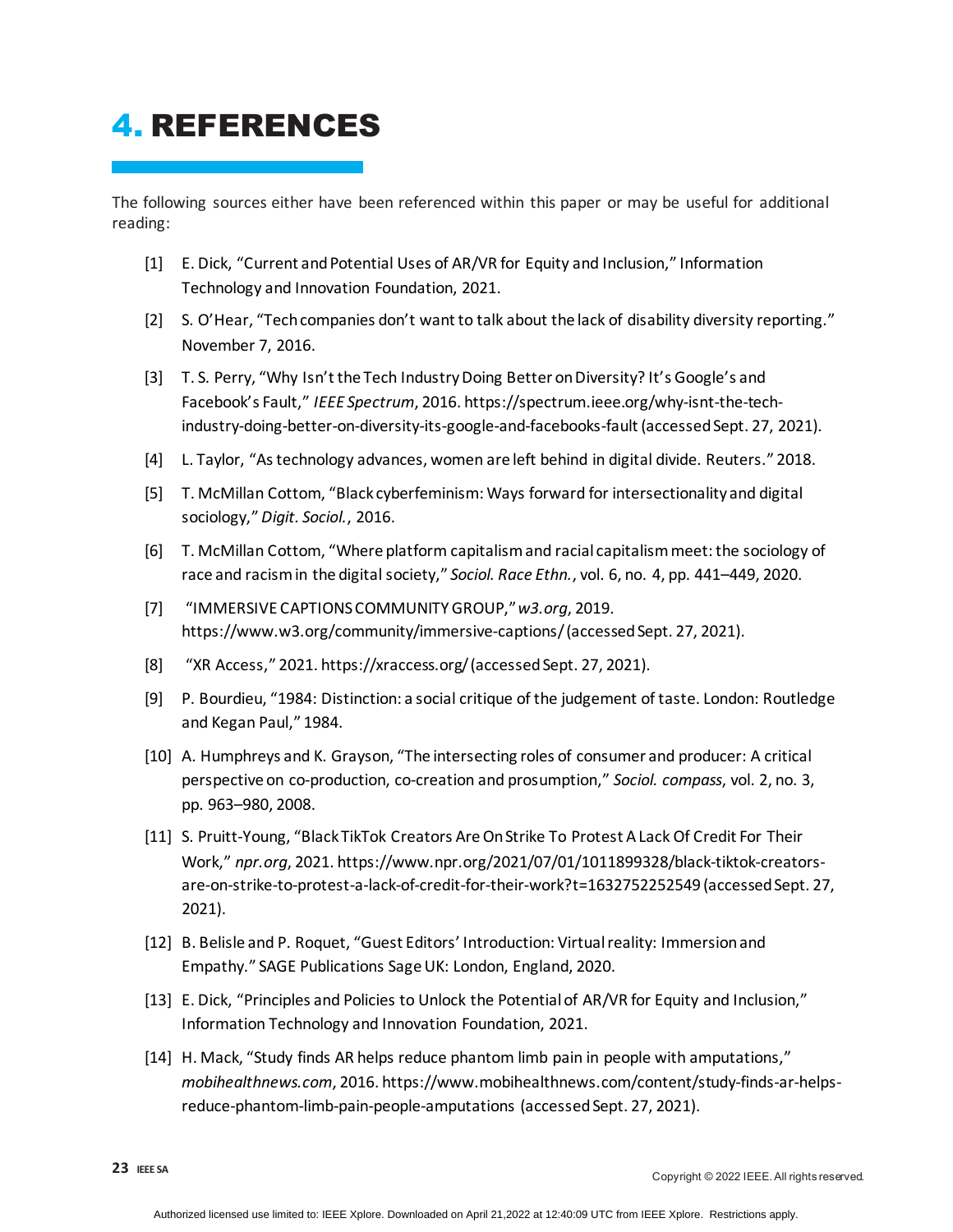- <span id="page-23-0"></span>[15] I.-J. Lee, "How to use the Advantages of AR and VR Technique to Integrate Special Visual Training Strategies in Non-Verbal Communication Skills Training for Children with Autism," in *Types of Nonverbal Communication*, IntechOpen, 2020.
- <span id="page-23-1"></span>[16] B. Carlton, "Caltech Scientists Use AR To Help The Blind Navigate," *VRscout.com*, 2018. [https://vrscout.com/news/caltech-ar-helps-blind-navigate/#](https://vrscout.com/news/caltech-ar-helps-blind-navigate/) (accessed Sept. 27, 2021).
- <span id="page-23-2"></span>[17] "Extended Reality (XR)," *peatworks.org*[. https://www.peatworks.org/futureofwork/xr/](https://www.peatworks.org/futureofwork/xr/) (accessed Sept. 27, 2021).
- <span id="page-23-3"></span>[18] B. of L. Statistics, "Persons with a disability: Labor force characteristics summary," *Econ. News Release*, 2018.
- <span id="page-23-4"></span>[19] S. Rogers, "How Virtual Reality Is Benefiting Seniors," *forbes.com*, 2020. [https://www.forbes.com/sites/solrogers/2020/02/26/how-virtual-reality-is-benefiting](https://www.forbes.com/sites/solrogers/2020/02/26/how-virtual-reality-is-benefiting-seniors/?sh=1fcdbe5b1485)[seniors/?sh=1fcdbe5b1485](https://www.forbes.com/sites/solrogers/2020/02/26/how-virtual-reality-is-benefiting-seniors/?sh=1fcdbe5b1485) (accessed Sept. 27, 2021).
- <span id="page-23-5"></span>[20] A. Silverman, "Disability simulations: What does the research say," *Braille Monit.*, 2017.
- <span id="page-23-6"></span>[21] C. Milk, "How Virtual Reality Can Create the Ultimate Empathy Machine," *TED.com*, 2015. [https://www.ted.com/talks/chris\\_milk\\_how\\_virtual\\_reality\\_can\\_create\\_the\\_ultimate\\_empat](https://www.ted.com/talks/chris_milk_how_virtual_reality_can_create_the_ultimate_empathy_machine) [hy\\_machine](https://www.ted.com/talks/chris_milk_how_virtual_reality_can_create_the_ultimate_empathy_machine) (accessed Sept. 27, 2021).
- <span id="page-23-7"></span>[22] "XRA'S DEVELOPERS GUIDE, CHAPTER THREE: Accessibility & Inclusive Design in Immersive Experiences - XR Association Homepage," *xra.org*, 2020[. https://xra.org/xr-association](https://xra.org/xr-association-releases-update-to-developers-guide-focused-on-accessibility/)[releases-update-to-developers-guide-focused-on-accessibility/](https://xra.org/xr-association-releases-update-to-developers-guide-focused-on-accessibility/)(accessed Sept. 27, 2021).
- <span id="page-23-8"></span>[23] "XR Access Resources Page," *xraccess.org*[. https://xraccess.org/r](https://xraccess.org/)esources/ (accessed Sept. 27, 2021).
- <span id="page-23-9"></span>[24] "XR Accessibility User Requirements," *w3.org*[. https://www.w3.org/TR/xaur/](https://www.w3.org/TR/xaur/)(accessed Sept. 27, 2021).
- <span id="page-23-10"></span>[25] Oculus, "Oculus Designing Accessible VR Experiences video," *YouTube.Com*, 2020. [https://www.youtube.com/watch?v=yFVPMYDO\\_OE&ab\\_channel=Oculus](https://www.youtube.com/watch?v=yFVPMYDO_OE&ab_channel=Oculus) (accessed Sept. 27, 2021).
- <span id="page-23-11"></span>[26] O. VR, "Oculus Introducing the Accessibility VRCs," *developer.oculus.com*, 2020. <https://developer.oculus.com/blog/introducing-the-accessibility-vrcs/>(accessed Sept. 27, 2020).
- <span id="page-23-12"></span>[27] "Game Accessibility Guidelines," *gameaccessibilityguidelines.com*. <http://gameaccessibilityguidelines.com/>(accessed Sept. 27, 2021).